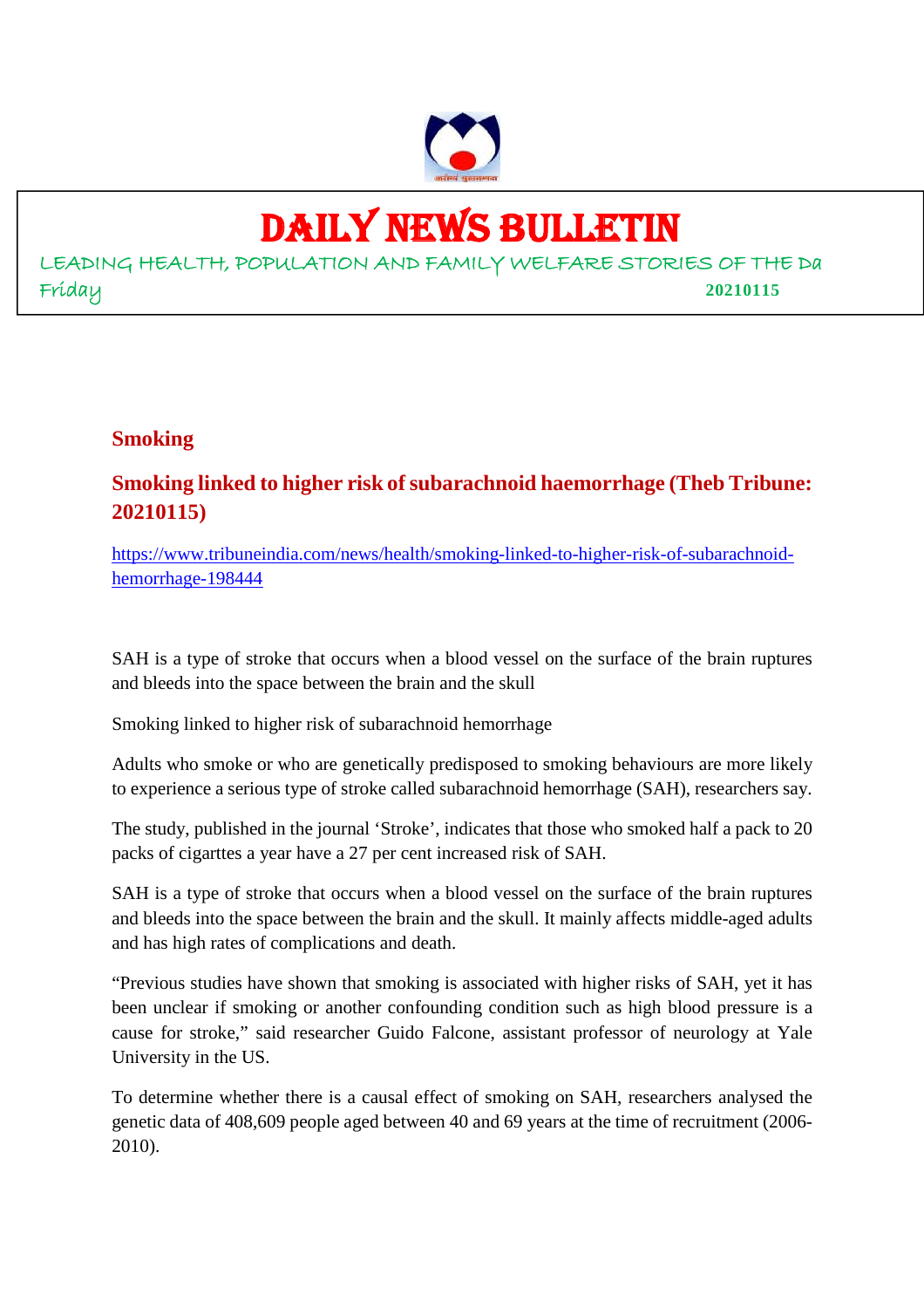Incidence of SAH was collected throughout the study, with a total of 904 SAHs occurring by the end of the study.

Researchers developed a genetic risk scoring system that included genetic markers associated with the risk of smoking and tracked smoking behaviour data, which was collected when each participant was recruited.

Heavier smokers, those who smoked more than 40 packs of cigarettes a year, were nearly three times more at risk for SAH compared to those who did not smoke. IANS

### **Depression, stress**

### **Depression, stress may reduce efficacy of COVID-19 vaccines, scientists say (The Tribune: 20210115)**

https://www.tribuneindia.com/news/health/depression-stress-may-reduce-efficacy-of-covid-19-vaccines-scientists-say-198395

According to the researchers, most COVID-19 vaccines already in circulation are approximately 95 per cent effective

Depression, stress and loneliness can weaken the body's immune system, and lower the effectiveness of certain vaccines, including the new COVID-19 preventives that are in development and the early stages of global distribution, scientists say.

According to a report accepted for publication in the journal Perspectives on Psychological Science, simple interventions, including exercise and getting a good night's sleep in the 24 hours before vaccination, may maximise the vaccine's initial effectiveness.

The researchers noted that even though rigorous testing has shown that the COVID-19 vaccines approved for distribution in the US are highly effective at producing a robust immune response, not everyone will immediately gain their full benefit.

Environmental factors, as well as an individual's genetics and physical and mental health, can weaken the body's immune system, slowing the response to a vaccine, they said.

"In addition to the physical toll of COVID-19, the pandemic has an equally troubling mental health component, causing anxiety and depression, among many other related problems," said Annelise Madison, a researcher at The Ohio State University in the US.

"Emotional stressors like these can affect a person's immune system, impairing their ability to ward off infections," said Madison, lead author on the paper.

The report sheds light on vaccine efficacy and how health behaviours and emotional stressors can alter the body's ability to develop an immune response.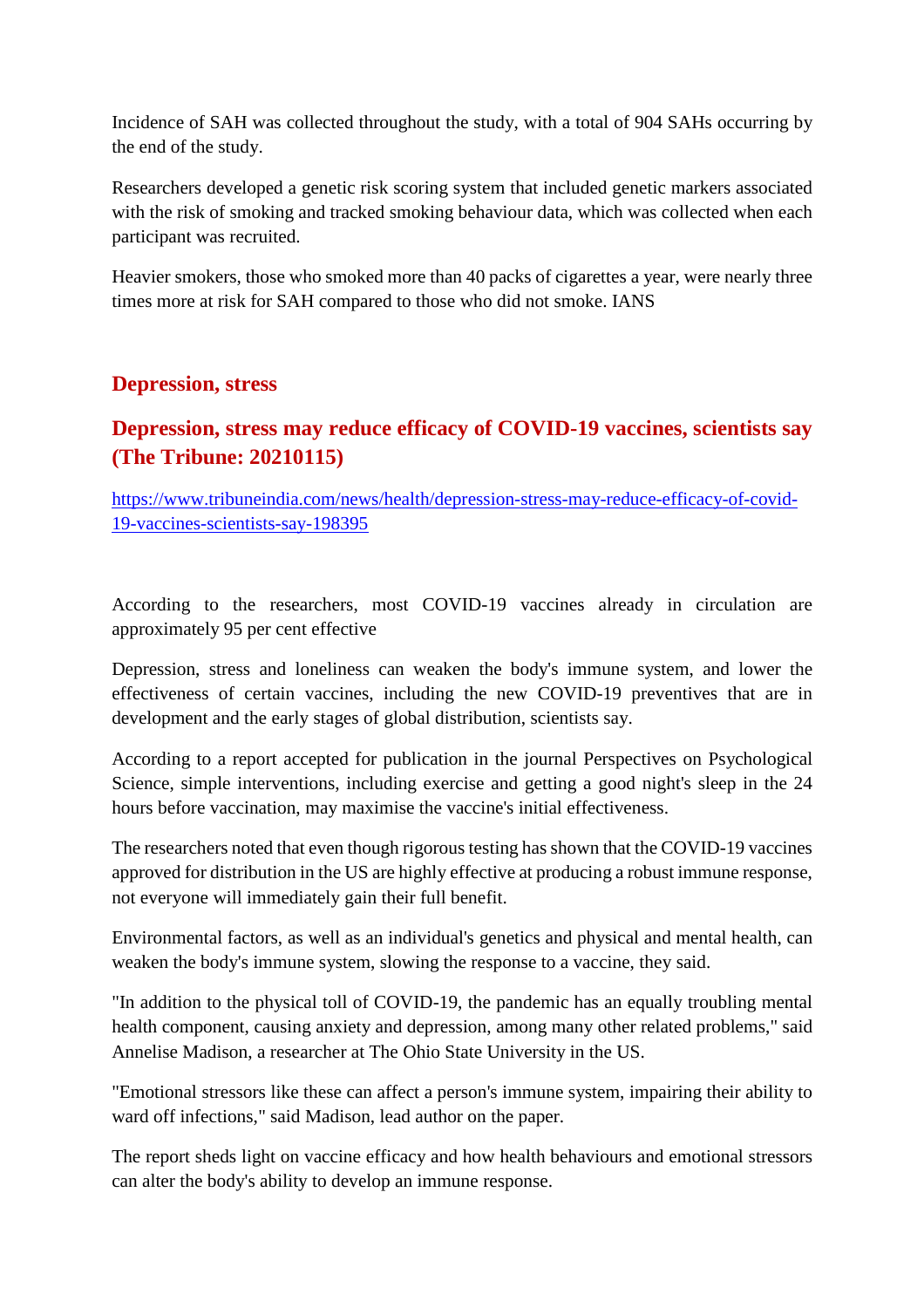Vaccines work by challenging the immune system. Within hours of a vaccination, there is an innate, general immune response on the cellular level as the body begins to recognise a potential biological threat.

This frontline response by the immune system is eventually aided by the production of antibodies, which target specific pathogens.

### **Past COVID-19 infection**

### **Past COVID-19 infection gives 5-month immunity, but risk exists: UK study (The Tribune: 20210115)**

https://www.tribuneindia.com/news/health/past-covid-19-infection-gives-5-month-immunitybut-risk-exists-uk-study-198392

The Public Health England analysis found that naturally acquired immunity as a result of past infections provide 83 pc protection against reinfection, compared to people who have not had the disease before

An official UK study released on Thursday concludes that a past COVID-19 infection provides some immunity for at least five months, but people may still carry and transmit coronavirus.

The Public Health England (PHE) analysis found that naturally acquired immunity as a result of past infections provide 83 per cent protection against reinfection, compared to people who have not had the disease before.

This appears to last at least for five months from first becoming sick. However, experts cautioned those with immunity may still be able carry the virus in their nose and throat and, therefore, have a risk of transmitting to others.

"This study has given us the clearest picture to date of the nature of antibody protection against COVID-19 but it is critical people do not misunderstand these early findings," said Professor Susan Hopkins, Senior Medical Advisor at Public Health England who led PHE's SIREN study.

"We now know that most of those who have had the virus, and developed antibodies, are protected from reinfection but this is not total and we do not yet know how long protection lasts. Crucially, we believe people may still be able to pass the virus on," she said.

She has stressed that the findings mean even if you believe you already had the disease and are protected, you can be reassured it is highly unlikely you will develop severe infections but there is still a risk that you could acquire an infection and transmit to others.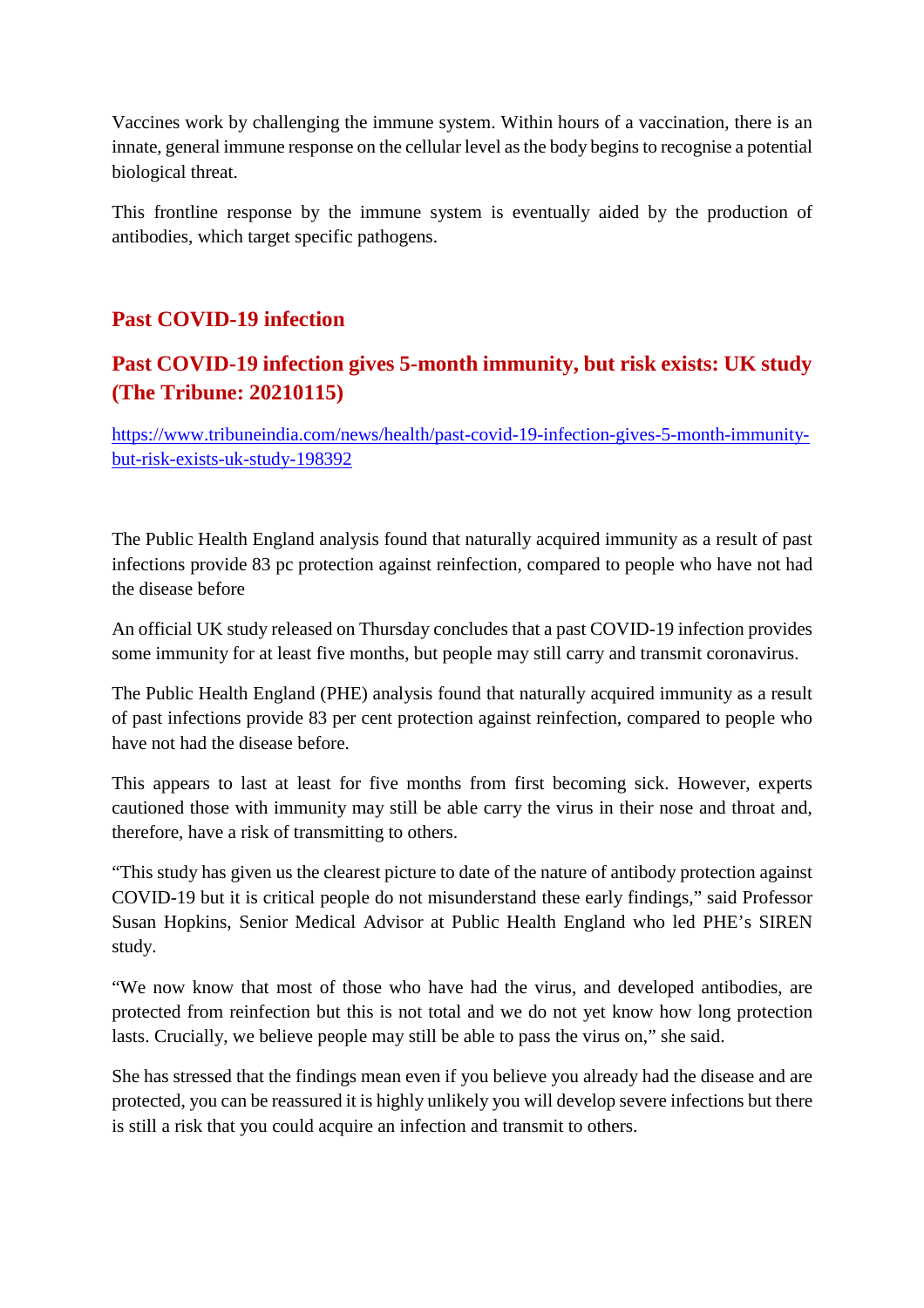"Now more than ever, it is vital we all stay at home to protect our health service and save lives," she added.

The PHE says it has been regularly testing tens of thousands of healthcare workers across the UK since June for new COVID-19 infections as well as the presence of antibodies, which suggest people have been infected before.

While the SARS-CoV-2 Immunity and Reinfection EvaluatioN (SIREN) study will continue to assess whether protection may last for longer, its results warn that people who contracted the disease in the first wave may now be vulnerable to catching it again.

### **Covid-19 infection**

### **Covid-19 infection gives some immunity for at least 5 months: UK study (The Tribune: 20210115)**

https://www.tribuneindia.com/news/health/covid-19-infection-gives-some-immunity-for-atleast-5-months-uk-study-198362

https://www.tribuneindia.com/news/health/covid-19-infection-gives-some-immunity-for-atleast-5-months-uk-study-198362

The research, known as the SIREN study, involves tens of thousands of healthcare workers in Britain

Covid-19 infection gives some immunity for at least 5 months: UK study

People who have had COVID-19 are highly likely to have immunity to it for at least five months but there is evidence that those with antibodies may still be able to carry and spread the virus, a UK study of healthcare workers has found.

Preliminary findings by scientists at Public Health England (PHE) showed that reinfections in people who have COVID-19 antibodies from a past infection are rare -- with only 44 cases found among 6,614 previously infected people in the study.

But experts cautioned that the findings mean people who contracted the disease in the first wave of the pandemic in the early months of 2020 may now be vulnerable to catching it again.

They also warned that people with so-called "natural immunity" -- acquired through having had the infection -- may still be able carry the SARS-CoV-2 coronavirus in their nose and throat, and could unwittingly pass it on.

"We now know that most of those who have had the virus, and developed antibodies, are protected from reinfection, but this is not total and we do not yet know how long protection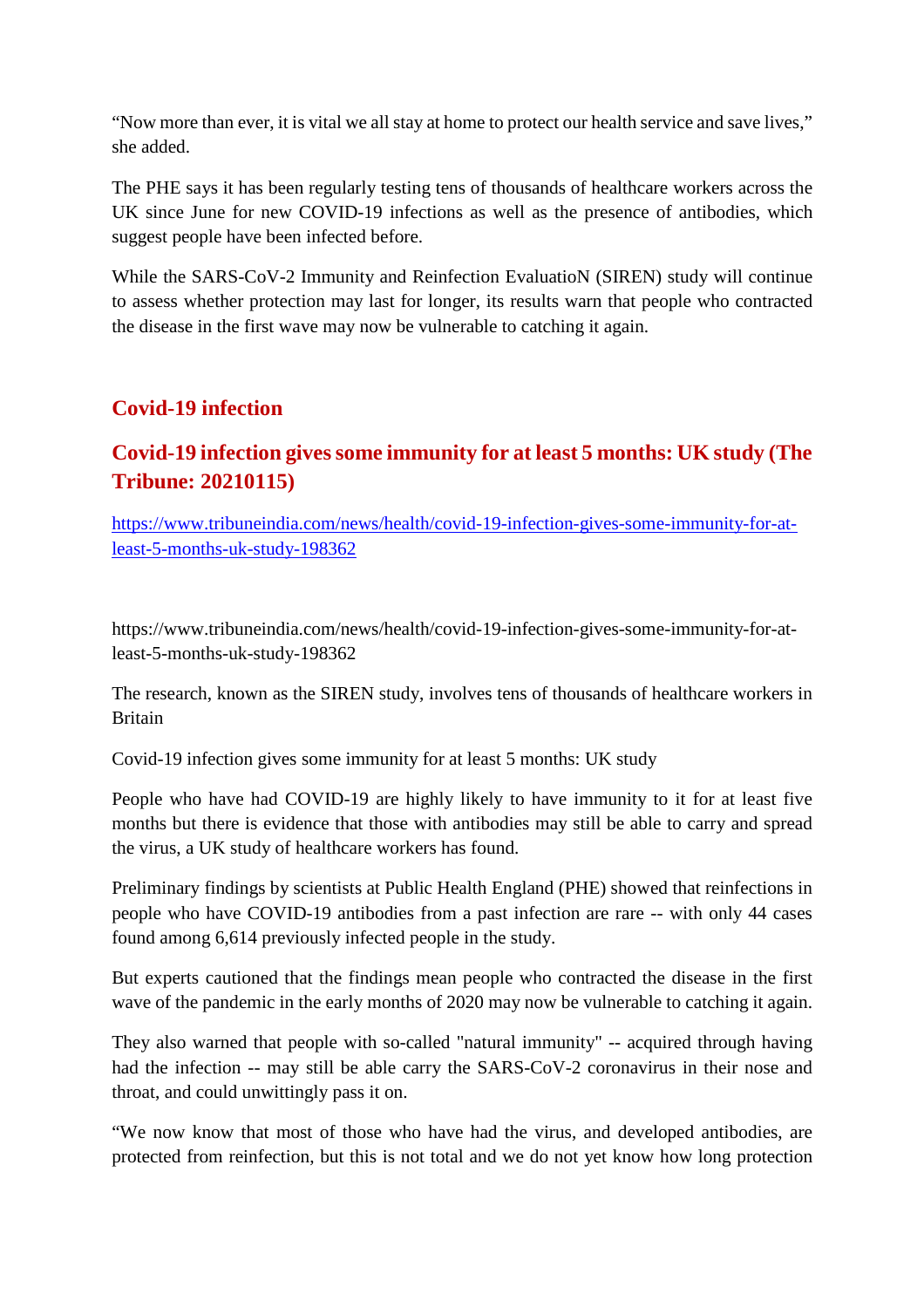lasts," said Susan Hopkins, senior medical adviser at PHE and co-leader of the study, whose findings were published on Thursday.

"This means even if you believe you already had the disease and are protected, you can be reassured it is highly unlikely you will develop severe infections. But there is still a risk you could acquire an infection and transmit (it) to others." A statement on the study said its findings did not address antibody or other immune responses to vaccines now being rolled out against COVID-19, or on how effective vaccines would be.

Vaccine responses will be considered later this year, it said.

The research, known as the SIREN study, involves tens of thousands of healthcare workers in Britain who have been tested regularly since June for new COVID-19 infections as well as for the presence of antibodies.

Between June 18 and Nov. 24 scientists detected 44 potential reinfections - two "probable" and 42 "possible" - out of 6,614 participants who had tested positive for antibodies. This represents an 83% rate of protection from reinfection, they said.

The researchers plan to continue following and assessing the participants to see if this natural immunity might last longer than five months in some. But they warned that early evidence from the next stage of the study already suggests some people with immunity can still carry high levels of virus and could transmit it to others.

"It is therefore crucial that everyone continues to follow the rules and stays at home, even if they have previously had COVID-19," they said in the statement about their results. Reuters

### **Depression, anxiety**

### **Being workaholic may increase depression, anxiety risk (The Tribune: 20210115)**

Women had almost twice the work addiction risk than men

https://www.tribuneindia.com/news/health/being-workaholic-may-increase-depressionanxiety-risk-198340

If you are a workaholic, then there are chances you may suffer negative mental and physical health outcomes such as depression, anxiety or sleep disorder, a new study suggests.

The study, published in the International Journal of Environmental Research and Public Health, indicates that people with higher work addiction risk compared to people with low work addiction risk have twice the risk of developing depression.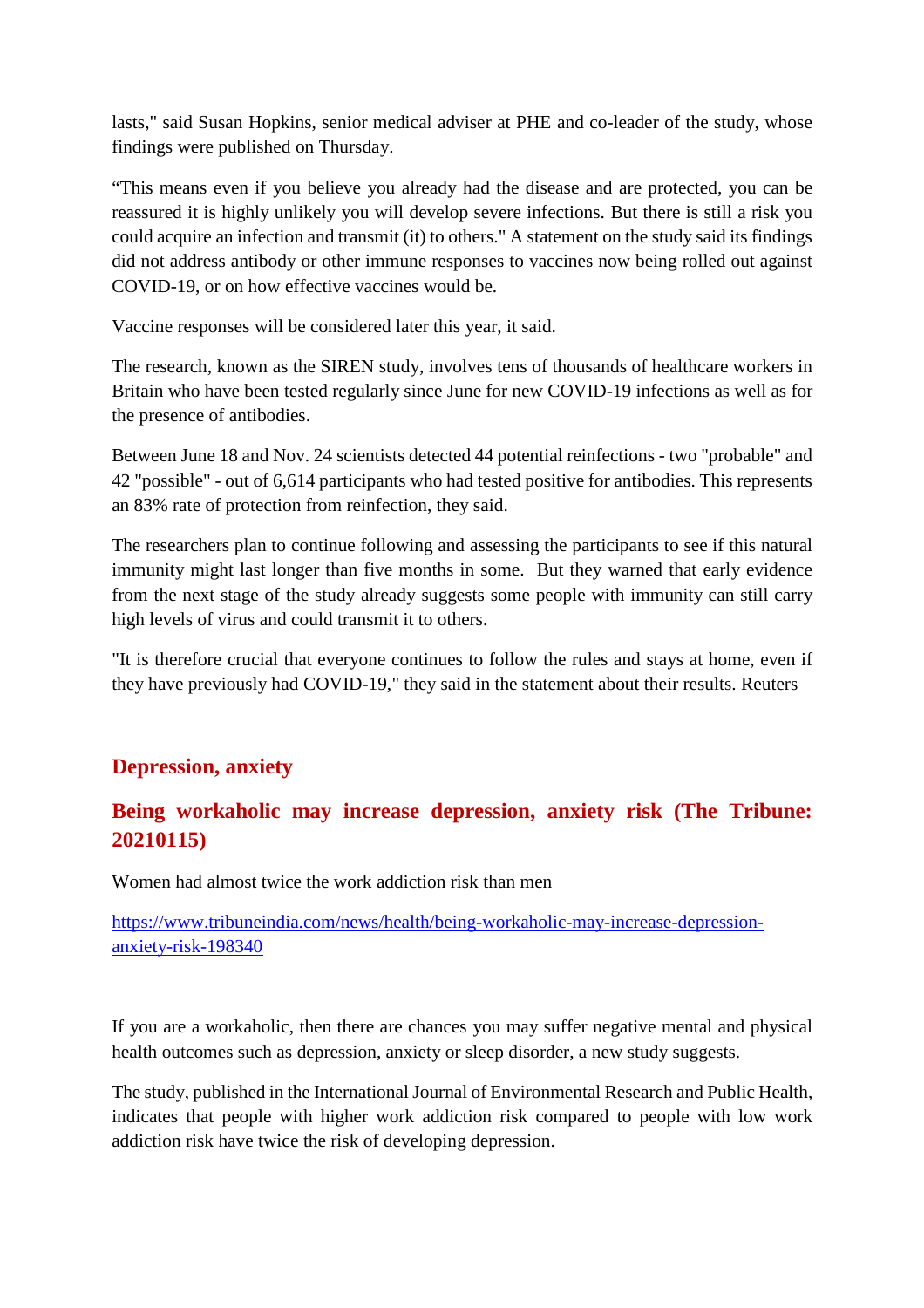Sleep quality was lower to workers with a high risk of work addiction compared to workers with low risk of work addiction. Also, women had almost twice the work addiction risk than men, the researchers said.

"We found that job demands could be the most important factor that can develop work addiction risk. So this factor should be controlled or should be investigated by the organization's manager, for example, HR staff, psychologists," said researcher Morteza Charkhabi from Higher School of Economics in Russia.

Workaholics are people who usually work seven and more hours more than others per week.

For the study, the team aimed to demonstrate the extent to which the work addiction risk is associated with the perception of work (job demands and job control) and mental health in four job categories suggested by Karasek's model or Job Demand-Control-Support model (JDCS).

The JDCS model assumes four various work environments (four quadrants) in which workers may experience a different level of job demands and job control: passive, low-strain, active, and tense/job-strain. Job control is the extent to which an employee feels control over doing work.

The researchers collected data from 187 out of 1,580 (11.8 per cent) French workers who agreed to participate in a cross-sectional study.

The team divided all the participants based on their occupational groups and investigated the link between work addiction risk and mental and physical health outcomes.

The results show that high job demands at work are strongly associated with work addiction risk but the job control level does not play the same role.

The prevalence of work addiction risk is higher for active and high-strain workers than for passive and low-strain workers.—IANS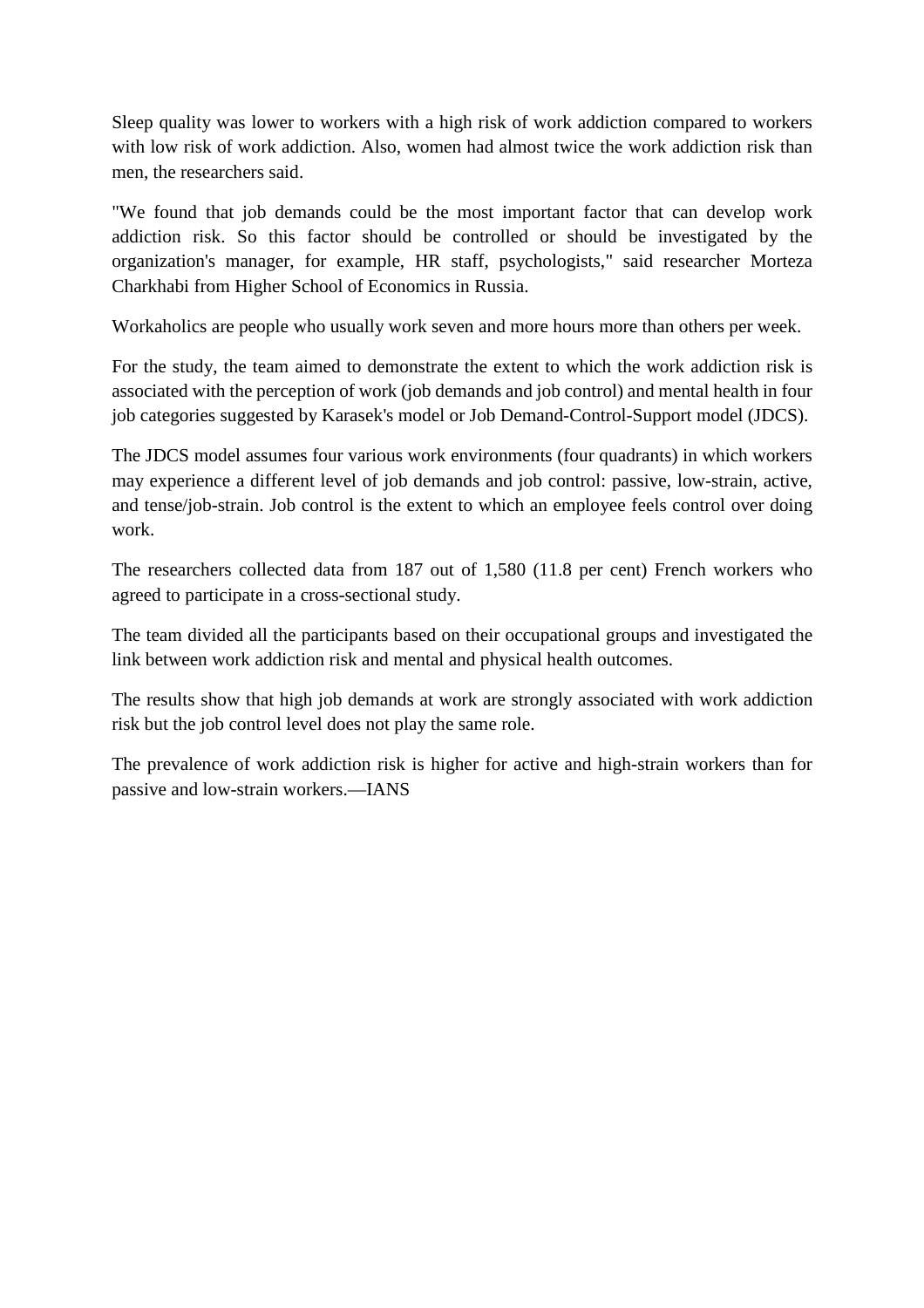### **V-Day**

### **Capital's 8,100 warriors will take jabs on V-Day (Hindustan Times: 20210115)**



: Delhi will kick off its Covid-19 vaccination drive with roughly 8,100 of its frontline medical warriors receiving doses, chief minister Arvind Kejriwal said on Thursday, unveiling details of massive preparations that, along with similar arrangements around the country, will become the world's largest coronavirus immunisation drive when it is launched by Prime Minister Narendra Modi on Saturday morning.

In all, 300,000 health care workers across India are set to be vaccinated for Covid-19 the first day, which will be a global record due to India's unique position as having access to one the largest stockpile of doses in the world and having put in place massive grassroots preparations in recent weeks.

"This morning, I held a meeting with all concerned departments and officials to review the arrangements. The Delhi government is fully prepared to roll out the Covid-19 vaccination drive from January 16," he said, while adding that vaccinations will be done four days a week between 9am and 5pm.

Kejriwal, who will be present at Lok Nayak Hospital on Saturday to oversee the inoculation drive, said the number of vaccination centres will gradually be increased to 175, and then 1,000 after a few weeks.

"Every day, 100 people will be vaccinated. So, nearly 8,100 people will be vaccinated every day from day one. As of now, the central government has given us a total of 274,500 vaccines which will be sufficient to vaccinate over 120,000 health care workers. A total of 240,000 health care workers have registered with us as of now," he said.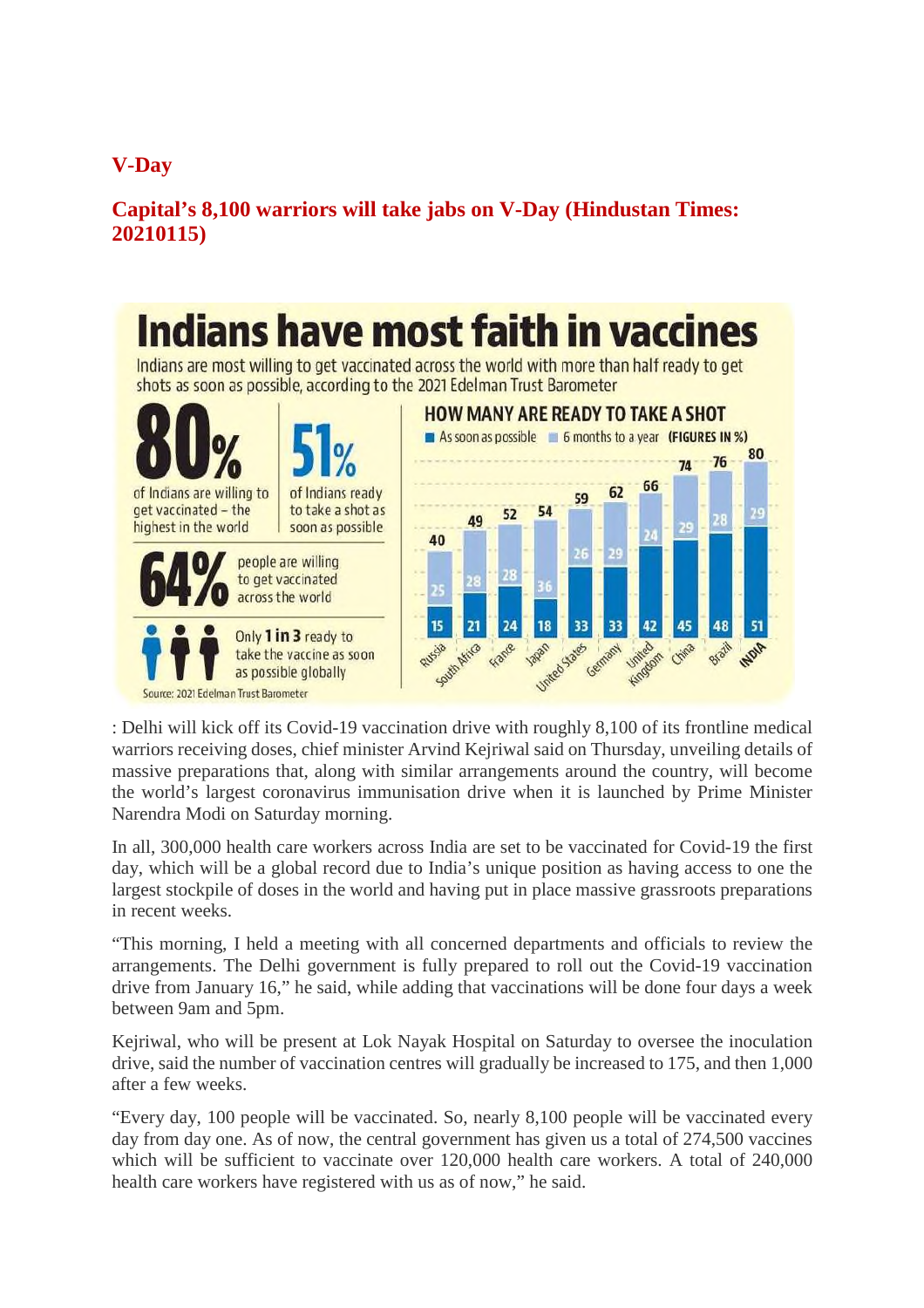Union health ministry officials said on Thursday that 3,006 vaccination sites have been readied and supplied with doses in preparation for the January 16 launch, which will be marked by an address to the nation by the Prime Minister in the morning. In all, 16.5 million doses have already been distributed to these centres that dot the length and breadth of the country.

If all goes as planned, India will become only the third country to be able to vaccinate more than 300,000 people a day after United States and China, a comparison of global immunisation statistics suggest. According to Oxford University-based Our World In Data's vaccination tracker, it took the US 18 days to carry out more than this number of daily vaccinations (on an average): its first vaccinations were done on December 15 and its seven-day rolling average of new doses crossed 302,000 on Jan 1.

According to government data, Delhi has received 274,500 doses of Covishield (Serum Institute of India) vaccine and 20,000 doses of Covaxin (Bharat Biotech). Kejriwal explained that of the 274,500 vaccines, each health care worker will get two shots. Also,10% of the 274,500 vaccines are to be kept for exigencies such as breakage.

"By the time the first round is over, those who got vaccinated in the first week will be eligible for their second dose. We are certain that the next batch of vaccines will be sent to Delhi in the next 2-3 weeks, so more centres can be opened and the vaccination of the next and final batch of health care workers can be initiated simultaneously," said the official, asking not to be named.

Data seen by HT showed that of the 81 session sites (vaccination centres), 75 will be for the Covishield vaccine, while six will be for Covaxin. As on Thursday, the vaccines had arrived at the district storage units from the Rajiv Gandhi Superspeciality Hospital in Tahirpur. All vaccines will be transported to designated cold chain points on Friday from the district storage units.

Of the 81 centres, north-west Delhi and west Delhi will have 11 session centres – the highest of all the districts in the city. Central, south-west and south Delhi districts will have nine centres each. South-east Delhi will have eight centres, New Delhi seven, Shahdara six, east Delhi five, north Delhi four, and north-east Delhi two centres.. A revenue official in the south-east district said the district has received 28,700 doses of which over 14,300 will be used from Saturday. An official in north-west Delhi said all the sites have also been instructed to arrange the beneficiary list in such a manner that wastage of vaccines is minimum.

"The Covishield vaccine comes in a vial of 10 doses and Covaxin in a vial of 20 doses. We have been asked to list in around 100 people so all the doses in an opened vial get utilised," said the district official.

At the All India Institute of Medical Sciences (AIIMS), doctors said a three-room site has been created in the outpatient block of the hospital as per government guidelines. At Ram Manohar Lohia Hospital, a vaccination site has been set up on the ground floor of the post-graduation institute building. The hospital will start off with one site and will later set up two more.

"So far, we do not know which vaccines we will get or who will receive it first. A day ahead of the vaccination drive, the beneficiaries will receive a message with the allotted site and time and we will also receive a message with the details of the beneficiaries," said Dr AK Singh Rana, medical superintendent of RML Hospital.

The hospital has set up a resuscitation centre right next to the vaccination area for managing adverse event following immunisation (AEFI).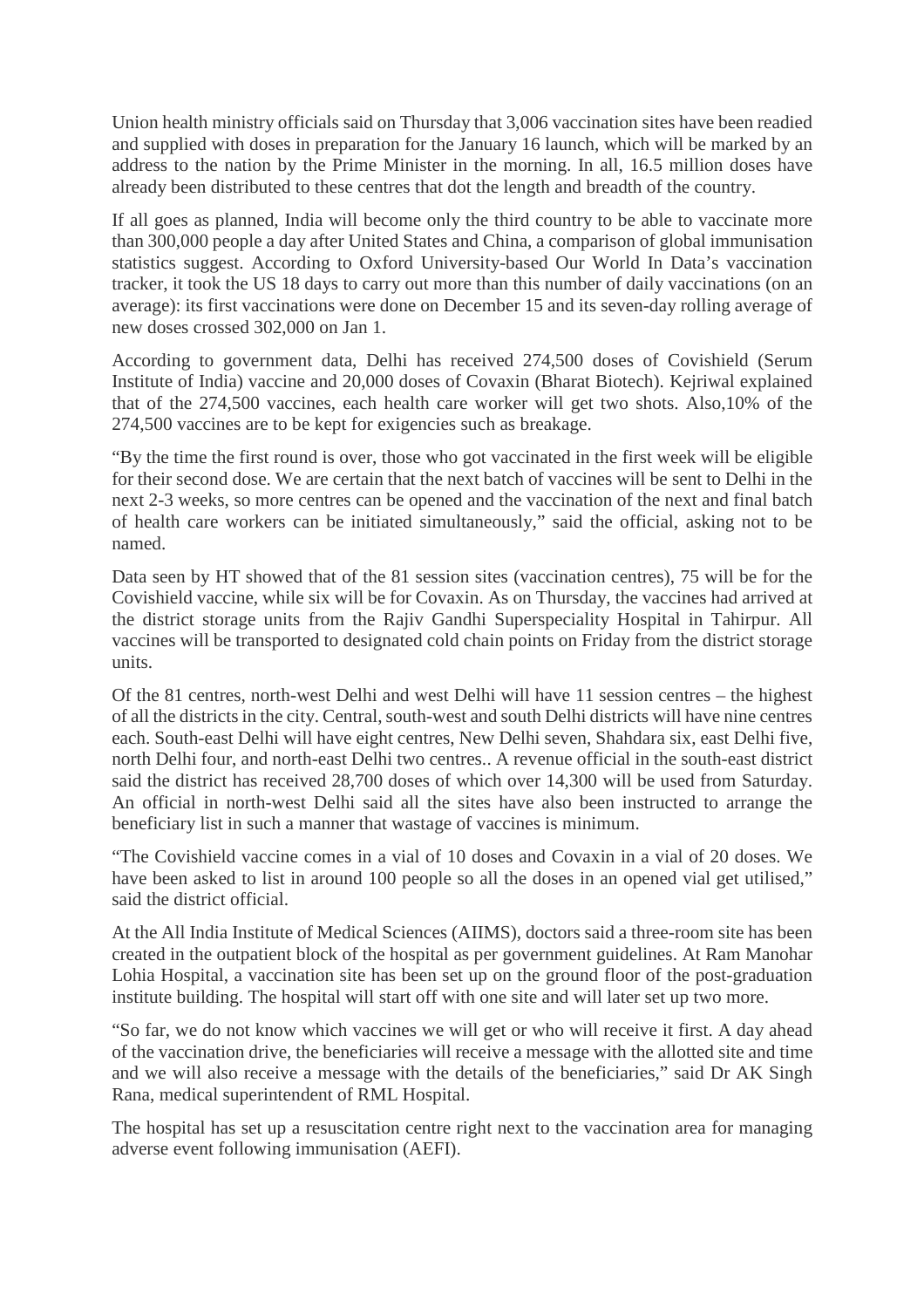Dr T Jacob John, former head of the department of virology at Christian Medical College-Vellore, said, "The decision on whether all the available doses are used to give the first shot to as many people and then wait for the supply of the next batch depends on the current availability of the vaccine and the number of doses likely to become available in the future. In this case, there will be stock to at least give the second shot to all those who have already received one even if there is a delay in getting the next batch. Also, there is no hurry to vaccinate people anymore now that the infection has started declining on its own."

Officials said the average number of inoculations for each site across India will be capped at 100 for the first day. "We don't want to overburden the system on day one, and plan to scale it up gradually. We will start with about 3,000 sites on day one, and will ramp it up to about 5,000 sites in about a fortnight," said VK Paul, member (health), Niti Aayog.

But experts warned that the task for India to sustain the speed and scale of its programme will not be easy.

"Being able to vaccinate about 300,000 health professionals in a day is a huge number considering the arrangements that need to be made to execute the programme of such scale. It's not just about procuring vaccines but transporting it till the last mile, and also convincing people to take it can be a task," said K Sujatha Rao, former Union secretary of health.

"The government obviously has the experience of universal immunisation programme to guide them... and dry runs have happened but real-time execution is always different. Something this new had to be attempted in a calibrated manner; you gradually build up the momentum. If they manage to pull it off, then it will be a great achievement indeed," Rao added.

Officials reiterated on Thursday that after the initial 16.5 million doses already shipped, routine and equitable supplies to states and Union territories will be carried out.

### **Polio National Immunisation Day**

### **Health Ministry reschedules Polio National Immunisation Day to 31 (The Hindu: 20210115)**

https://www.thehindu.com/news/national/health-ministry-reschedules-polio-nationalimmunisation-day-to-jan-31/article33574351.ece

'The decision is in keeping with the stated policy of the Health Ministry to ensure that COVID-19 health services and non-COVID-19 essential health services proceed in tandem without adversely impacting each other,' says a release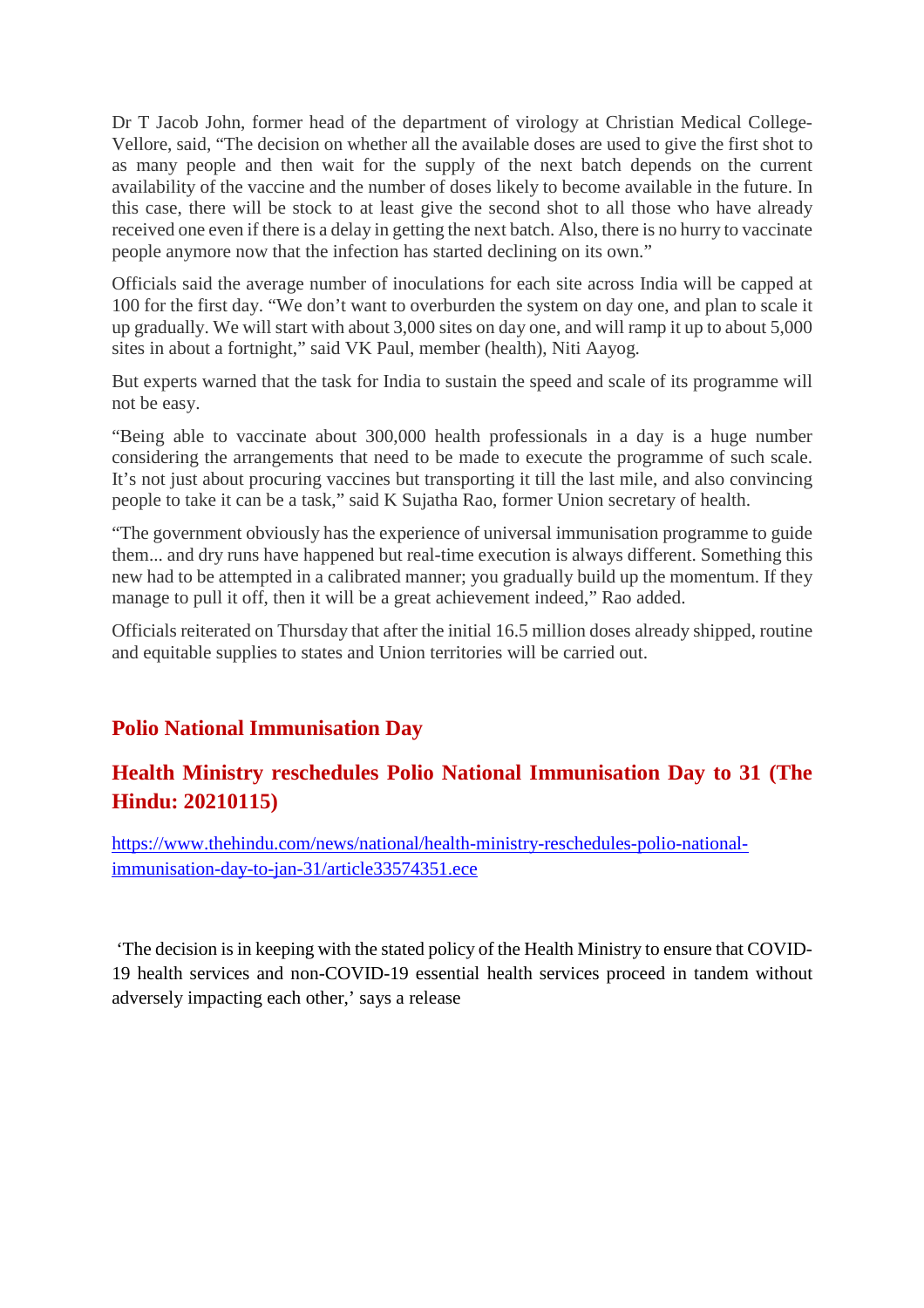### '**COVID-19 herd immunity**

### **'COVID-19 herd immunity unlikely in 2021 despite vaccines'(The Hindu: 20210115)**

https://www.thehindu.com/sci-tech/science/covid-19-herd-immunity-unlikely-in-2021 despite-vaccines/article33554838.ece

World Health Organization (WHO) Chief Scientist Soumya Swaminathan | File | Photo Credit: **REUTERS** 

The World Health Organization's (WHO's) chief scientist warned that even as numerous countries start rolling out vaccination programmes to stop COVID-19, herd immunity is highly unlikely this year.

At a media briefing on January 11, Dr. Soumya Swaminathan said it was critical countries and their populations maintain strict social distancing and other outbreak control measures for the foreseeable future.

In recent weeks, Britain, the U.S., France, Canada, Germany, Israel, the Netherlands and others have begun vaccinating millions of their citizens against the coronavirus.

"Even as vaccines start protecting the most vulnerable, we're not going to achieve any levels of population immunity or herd immunity in 2021," Dr. Swaminathan said. "Even if it happens in a couple of pockets, in a few countries, it's not going to protect people across the world." Scientists typically estimate that a vaccination rate of about 70% is needed for herd immunity, where entire populations are protected against a disease. But some fear that the extremely infectious nature of COVID-19 could require a significantly higher threshold.

Dr. Bruce Aylward, an adviser to WHO's director-general, said the U.N. health agency was hoping coronavirus vaccinations might begin later this month or in February in some of the world's poorer countries, calling on the global community to do more to ensure all countries have access to vaccines.

"We cannot do that on our own," Dr. Aylward said, saying WHO needed the cooperation of vaccine manufacturers in particular to start immunising vulnerable populations.

Dr. Aylward said WHO was aiming to have "a rollout plan" detailing which developing countries might start receiving vaccines next month.

Still, the majority of the world's COVID-19 vaccine supply has already been bought by rich countries.

The U.N.-backed initiative known as COVAX, which is aiming to deliver shots to developing countries is short of vaccines, money and logistical help as donor countries scramble to protect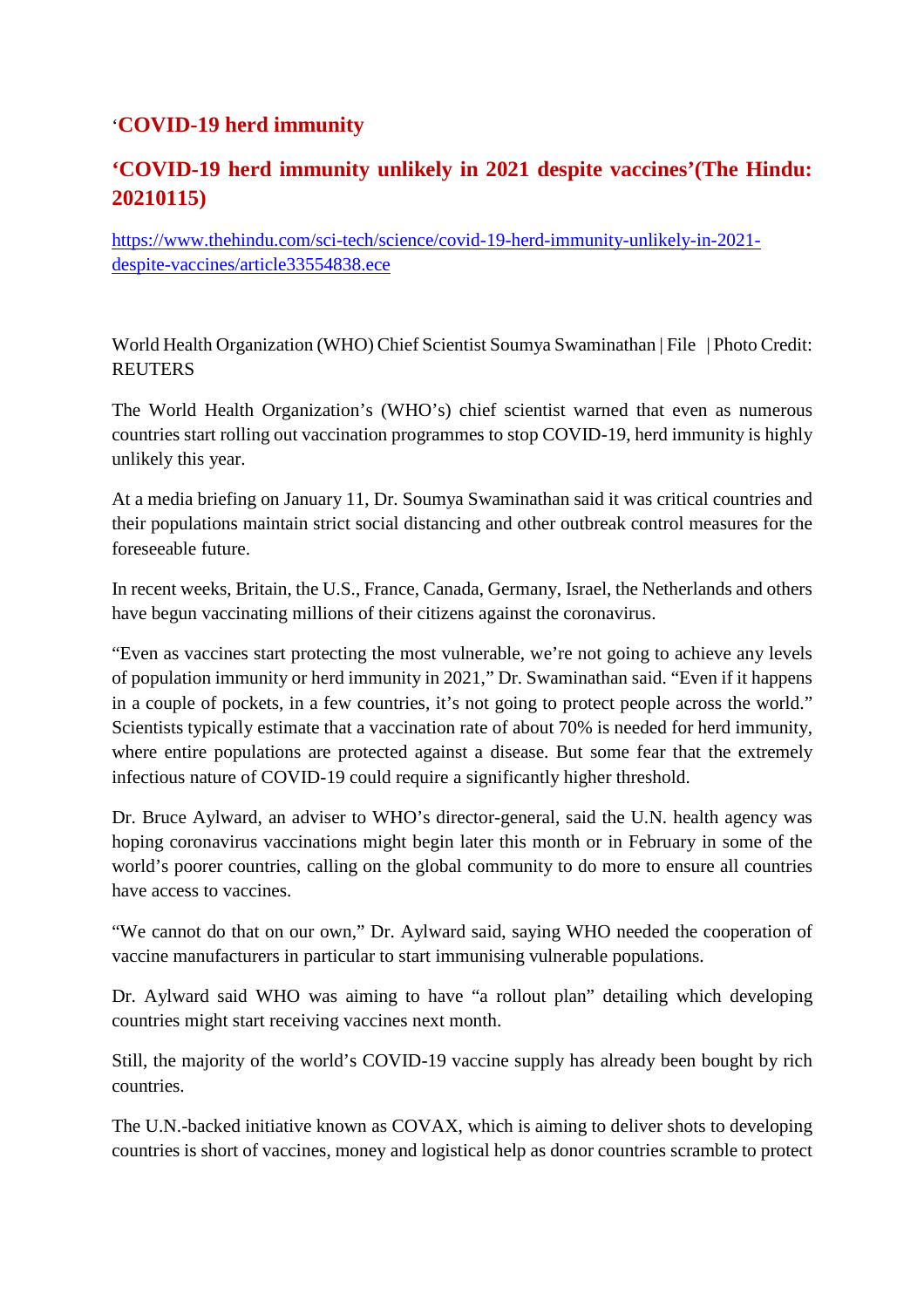their own citizens, particularly in the wake of newly detected COVID-19 variants in Britain and South Africa, which many officials are blaming for increased spread.

WHO, however, said that most of the recent spikes in transmission were due to "the increased mixing of people" rather than the new variants.

WHO's technical lead on COVID-19, Maria Van Kerkhove, said that the spike in cases in numerous countries was detected before the new variants were identified. Ms. Van Kerkhove noted that during the summer, COVID-19 cases were down to single digits in most countries across Europe.

"We lost the battle because we changed our mixing patterns over the summer, into the fall and especially around Christmas and the new year," she said, explaining that many people had multiple contacts with family and friends over the holidays.

"That has had a direct impact on the exponential growth that you have seen in many countries," she said, describing the case count increase in some places as "vertical".

Dr. Michael Ryan, WHO's emergencies chief, said while there is some evidence variants may be speeding the spread of COVID-19, "there is no evidence that variants are driving any element of severity".

He said the variants shouldn't alter countries strategies for controlling outbreaks.

"It doesn't change what you do, but it gives the virus some new energy," Dr. Ryan said.

### **Bird Flu (The Asian Age: 20210115)**

http://onlineepaper.asianage.com/articledetailpage.aspx?id=15346212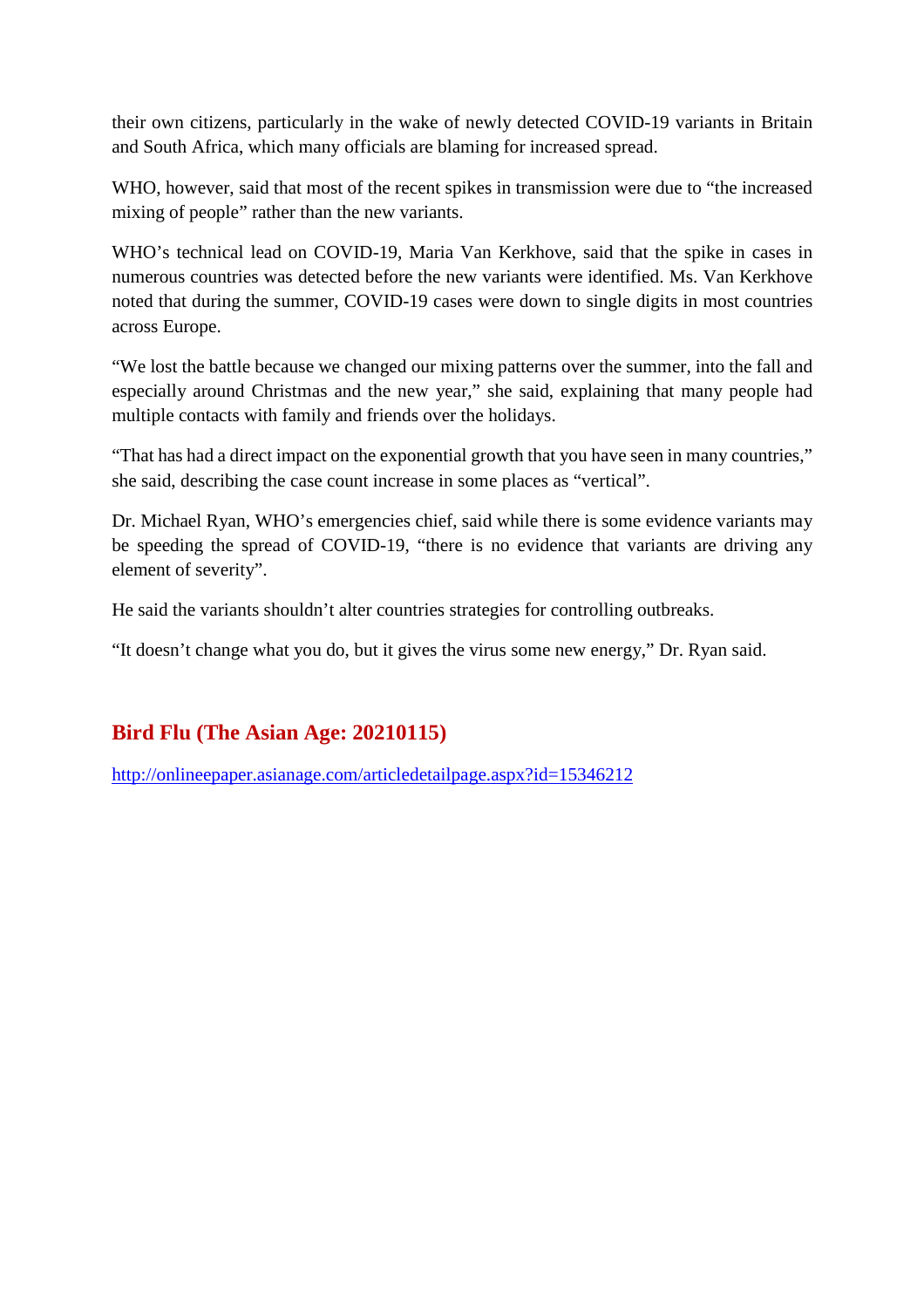## **Exteries can't serve egg-based dishes or poultry meat** Bird flu: Chicken, poultry meat sale banned in Del

New Delhi, Jan. 12: All the three Municipal<br>Corporation of Delhi -North, South and Easton Wednesday imposed a ban on sale and storage of poultry or processed<br>chicken meat by shops and restaurants with immediate effect in view of the bird flu situation in the national capital.

Earlier in the day, the services veterinary department of the North Municipal Delhi Corporation (NDMC) had issued the order which said that owners of restaurants and hotels will face action if eggbased dishes or poultry meat and other products are served to customers.

The order has been issued in public interest and should be diligently complied with, it said.

Delhi South A Municipal Corporation official said the SDMC has also taken a decision to ban sale and storage of poultry or processed<br>chicken meat by shops and restaurants with immediate effect, in view of the bird flu in the city.

East Delhi Mayor Nirmal Jain said, EDMC authorities too have decided to take the deci-



A worker cleans a poultry farm amid the bird  $-DTI$ flu alert in Surat.

sion in view of the situation here.

"Selling and storage of poultry or processed chicken meat by shops and<br>restaurants has been banned in east Delhi area with immediate effect. Restaurants and hotels too are prohibited from serving such products,"<br>he said. Testing of samples of crows and ducks had confirmed bird flu cases in the national canital on Monday, prompting the city government to impose a ban on sale of processed and packaged chicken brought from outside the city. The Ghazipur poultry market has also been closed.

"All meat and poultry shops and meat processing units in areas under the NDMC, are prohibited to sell, store poultry

SEVERAL DUCKS at Sanjay Lake and a large number of crows across various city parks have been found dead in the last 1 week

REPORTS OF over 50 bird deaths were received on a helpline of the Delhi govt's animal husbandry unit

or processed or packaged chicken meat with immediate effect, till further orders," the North Corporation order said.

Several ducks at Sanjay Lake and a large number of crows across various city parks have been<br>found dead in the last one week.

Reports of over 50 bird deaths were received on a helpline of the Delhi government's animal husbandry unit, and 18 samples from different parts of the city were sent for avian flu testing on Tuesday, officials had said.

Bird flu outbreak has been confirmed only in Delhi, Uttarakhand, UP. Kerala, Rajasthan, MP, Himachal, Haryana, Maharashtra and Gujarat till now, according to the ministry.  $-PTI$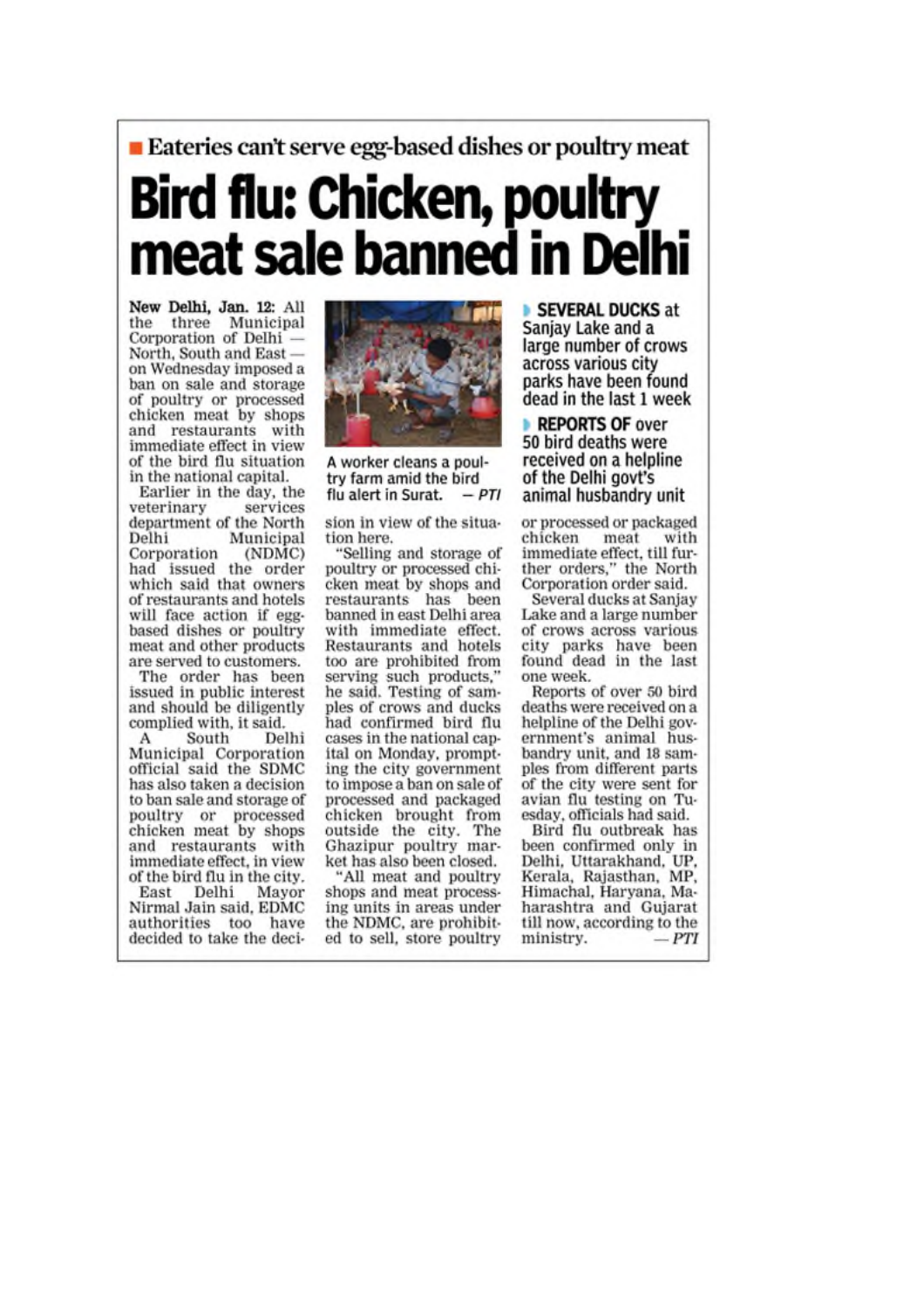### **Covid Vaccine Freee for all (The Asian Ase:20210115)**

http://onlineepaper.asianage.com/articledetailpage.aspx?id=15345724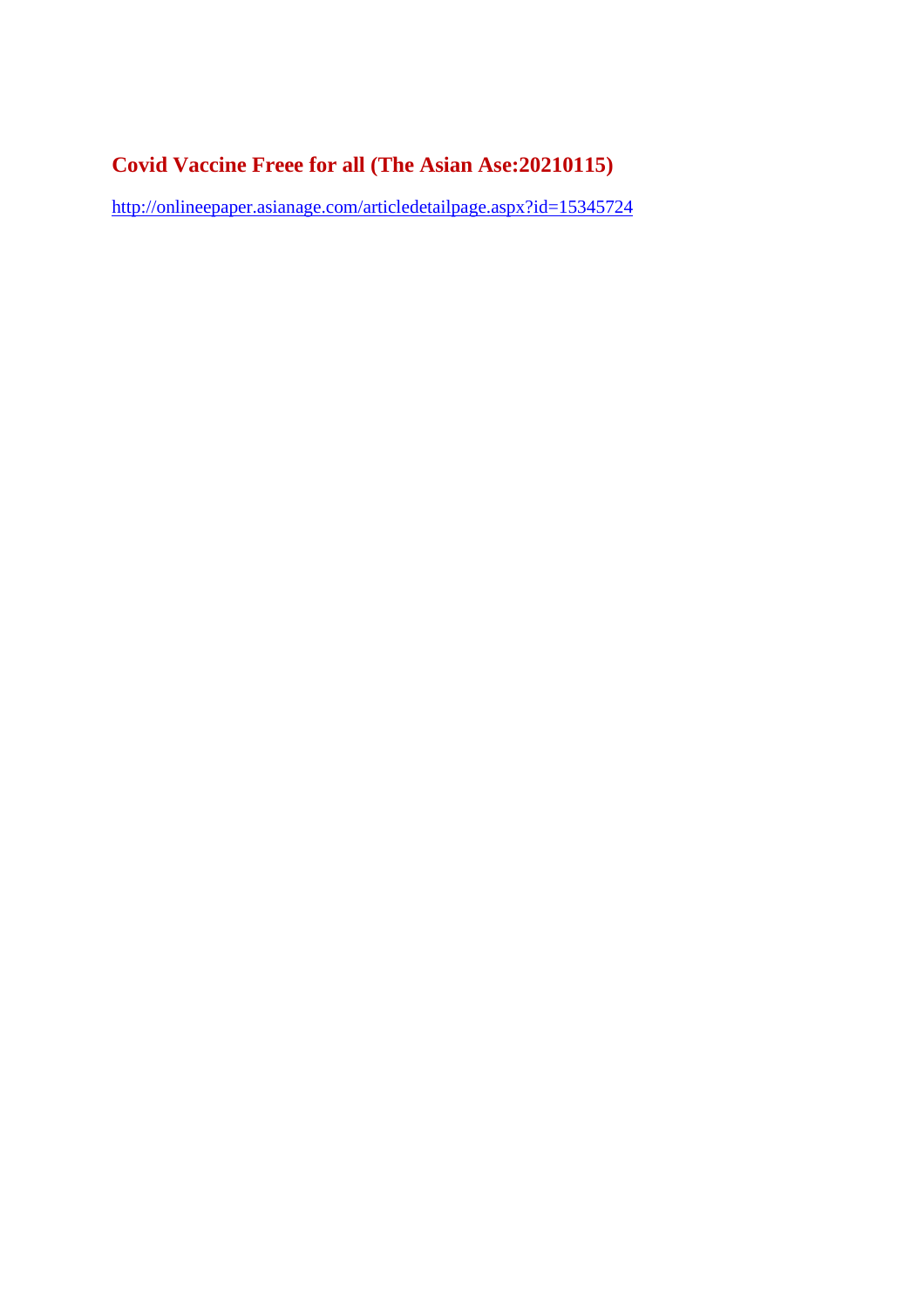# **Covid vaccine free** for all in Delhi: CM

If the Centre does not provide vaccine free of cost, AAP govt will arrange for it, says Kejri

New Delhi, Jan. 13: The AAP government will provide coronavirus vaccine free to the people of Delhi if the Centre fails to do so, chief minister Arvind Kejriwal said on Wednesday.

He said he has already appealed to the Centre for ensuring free vaccination in the country since there are many people<br>who may not afford the life-saving shot. "We will see what the Centre does. If need be and the Centre does not provide the vaccine free of cost, we will make it available free of cost for the people of<br>Delhi," he told reporters here.

The chief minister also appealed for not spreading rumours about the vaccine. "I understand<br>that the Centre and our<br>scientists have brought the vaccine following all the protocols and safeguards. So, there should not be any doubt and people should come forward<br>for vaccination," he said.<br>The chief minister said

the coronavirus vaccine<br>will be given first to<br>healthcare and frontline workers. and he expressed hope it will provide relief to the peo-<br>ple from the virus and the pain they suffered over the last one year. The vaccination drive will begin in Delhi from Saturday at 89 centres.  $-PTI$ 



Delhi CM Arvind Kejriwal visits a family member of late Dr Hitesh Gupta, who died of coronavirus while working at a dispensary, in New Delhi on Wednesday.

### ₹1 cr for family of doctor who died due to Covid

New Delhi, Jan. 13: Delhi chief minister Arvind Kejriwal on Wednesday met the family of doctor<br>Hitesh Gupta who died due to Covid-19, and provided a financial assistance of ₹1 crore.

Kejriwal visited Gupta's residence in IP Extension and expressed gratitude for his sacrifice and service to the people of Delhi. The chief minister said Gupta's wife will be provided a government job. "We will try to help them in every possible way," he said.

Gupta succumbed to the coronavirus in November 2020. He was working in a Delhi government dispensary at Karkardooma. "Gupta...Got infected while serving corona patients and unfortunately lost his life after being<br>hospitalised," Kejriwal said.

The Delhi government had announced a scheme to support the families of coronavirus warriors who lose their lives in the line of duty by providing them a financial assistance of  $-PTI$ ₹1 crore.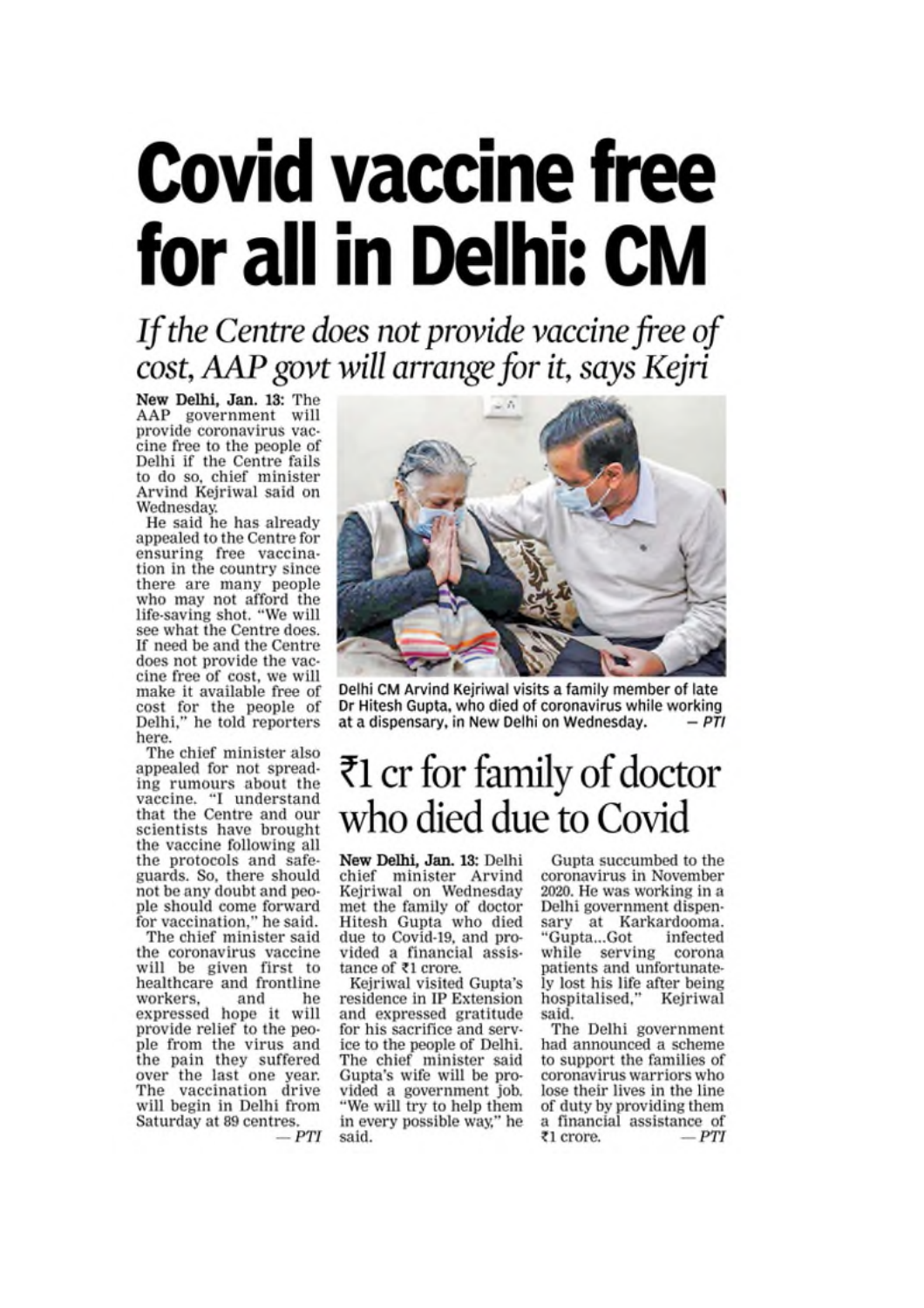### **Chloroquine, corticosteroids**

### **Chloroquine, corticosteroids use may impair antibody response in Covaxin (New Kerala: 20210115)**

https://www.newkerala.com/news/2021/8651.htm

: Mild adverse event following immunisation (AEFI) like headache, fatigue, myalgia (pain in muscle), injection site tenderness, malaise (weakness), pyrexia, chills, arthralgia, and nausea are among the symptoms that may occur following Covisheld vaccination.

As per a Health Ministry communication, paracetamol maybe given in these adverse reactions. Very rare cases of demylenating have been reported following this vaccination.

For Covaxin, use of chroloquine and corticosteroids may impair antibody response. In addition, some mild AEFIs like injection site pain, headache, fatique, fever, body ache, abdominal pain, nausea and vomiting, giddiness-dizzyness, tremor, sweating, cold, cough and injection site sweating may occur.

Both the vaccines are not recommended for those younger than 18 years, lactating mothers women and during pregnancy.

Covid-19 vaccine and other vaccines may be separated by 14 days. Interchanegability of vaccine is not permitted and the same vaccine has to be taken twice.

The temporary contraindications are active Covid infection, infected persons who have been given plasma and those acutely unwell and hospitalised due to any illness.

Those with chronic diseases are not contraindicated including renal, metabolic, cardia, malignancies, pulmonary and neurological.

The Health Ministry has issued this advisory to the states as the vaccination starts from January 16 and states have received the vaccine doses.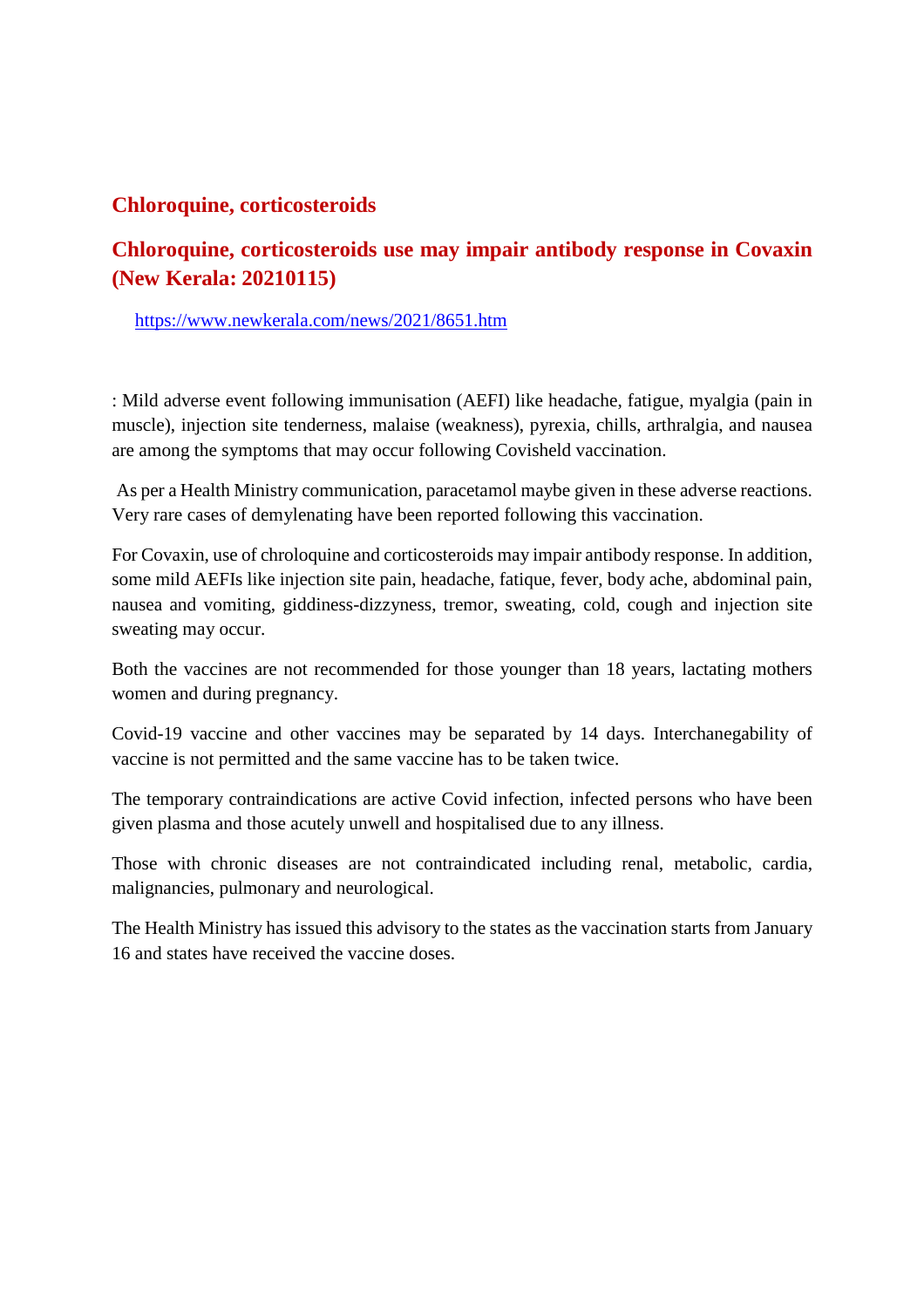Study identifies promising model for human aging

According to the findings of the new study researchers have identified a promising new model in order to study the human aging process.

As per the findings published in the journal, Frontiers in Physiology, there are many components to aging, both mental and physical. When it comes to the infrastructure of the human body, the musculoskeletal system that includes muscles, bones, tendons and cartilage age-associated decline is inevitable, and the rate of that decline increases the older we get. The loss of muscle function and often muscle mass is scientifically known as sarcopenia or dynapenia.

For adults in their 40s, sarcopenia is hardly noticeable -- about 3% muscle mass is lost each decade. For those aged 65 years and older, however, muscle decline can become much more rapid, with an average loss of 1% muscle mass each year. More importantly, sarcopenia is also marked by a decrease in strength, impaired gait, reduced physical activity, or difficulty completing everyday tasks.

The proportion of older adults aged  $65+$  is projected to more than double by the year 2060, driving research into the process of musculoskeletal decline. Researchers at Colorado State University's Columbine Health Systems Center for Healthy Aging believe they have found an animal model that will help them better understand it and find ways to curtail the symptoms.

The study, published in Frontiers in Physiology Striated Muscle in October, is an example of using comparative medicine to understand human diseases and conditions.

Scientists often rely on animal models to mimic disease progression and study the prevention, diagnosis and treatment of conditions. However, until now, no animal model has been able to fully capture all aspects of human musculoskeletal aging.

"Existing preclinical models either rely on unloading the muscle, meaning mimicking bedrest in an animal, or they must wait until the animals get really, really old, and even then they don't really get the same muscle aging phenotype as people do," said Karyn Hamilton, a professor in the CSU Department of Health and Exercise Science, an associate director at the Center for Healthy Aging, and a researcher on the study.

In their work, Hamiliton's team found that the Dunkin Hartley guinea pig was a good candidate for a muscle aging model due to the animal's tendency to develop osteoarthritis (OA) at a young age.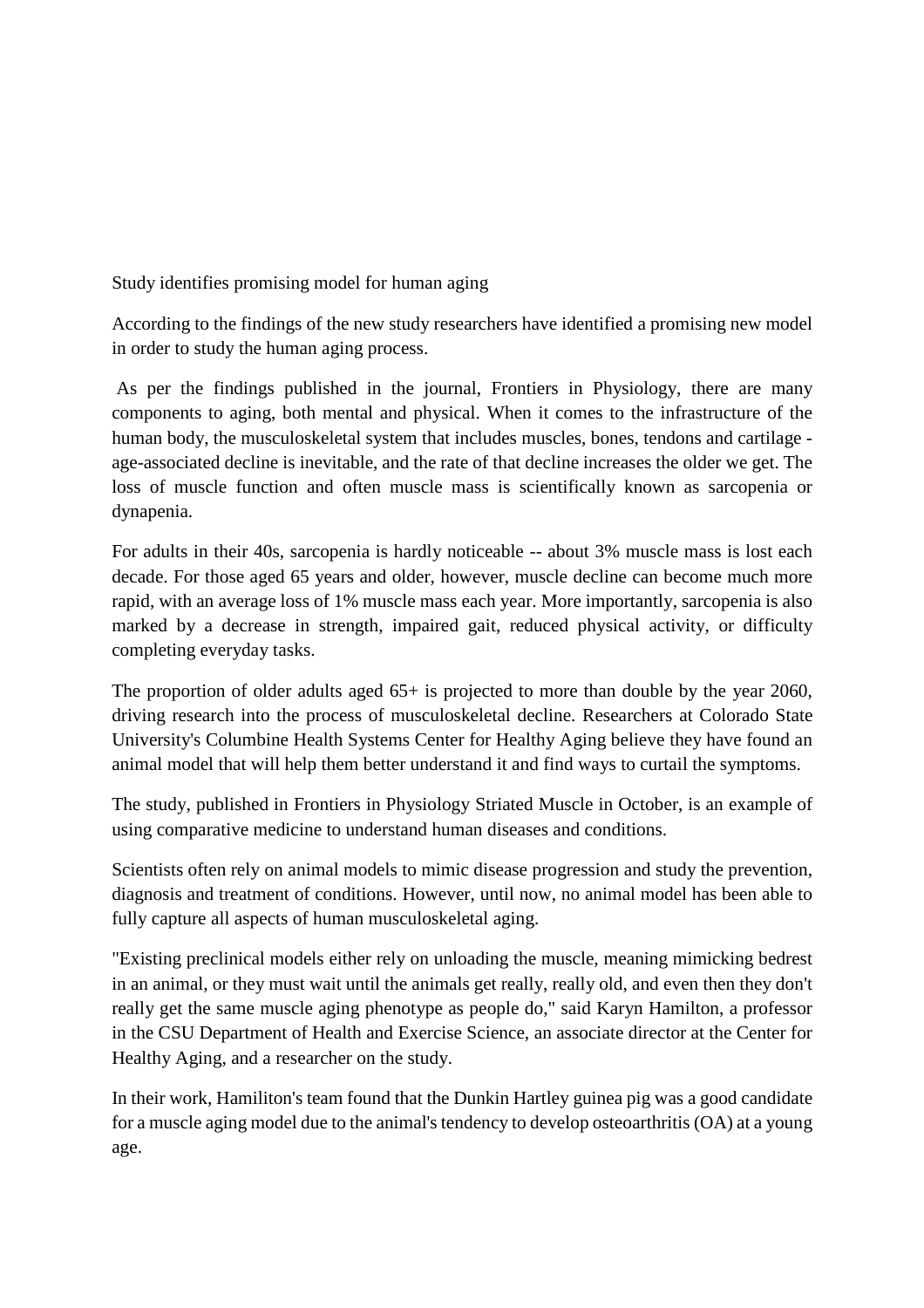The two conditions -- OA and sarcopenia -- seem to be linked in humans With advancing age, skeletal muscle dysfunction increases the risk for OA, and OA increases the risk for further muscle decline.

Hamilton teamed up with Dr. Kelly Santangelo -- an associate professor in the Department of Microbiology, Immunology, and Pathology at CSU, who has been studying primary OA in Hartley guinea pigs for many years -- and Associate Professor Raoul Reiser, also in Department of Health and Exercise Science, to understand how skeletal muscle changes as OA progresses in guinea pigs.

The team hypothesized that those muscle changes might mimic human musculoskeletal aging.

### Classic signs

Muscle composition also changes with age fast-twitch fibers, which are larger and capable of exerting stronger forces, decrease in number, and slow-twitch fibers, which are smaller and less metabolically efficient, tend to increase. Generally when people "lose muscle mass," it's the large, fast-twitch fibers that are affected. With decreasing muscle mass also tends to come an increase in fat mass, or adipose tissue, in the body.

As humans age, it may be that maintaining muscle function is more important than preventing loss of mass.

"What we've learned over the decades is that age-related loss of muscle mass and age-related loss of muscle function don't always go hand in hand," Hamilton said. "You can do things to improve muscle mass, and you might not get an improvement in muscle function; you can do things to improve muscle function and may not get an increase in muscle mass."

The researchers compared muscle changes observed in Hartley guinea pigs with those in Strain 13 guinea pigs, which tend to develop OA later in their lifespan and, therefore, might not exhibit the same classic signs of muscle aging.

They found some striking similarities to human muscle aging, such as a decrease in muscle density, likely due to an increase in fat mass. While a decrease in muscle mass was not noted, researchers did find a shift toward smaller, slow-twitch muscle fibers, as is expected in human muscle with advancing age.

"If you look at the overall picture, we think that some of the key things that always happen with human muscle aging -- that shift toward a less powerful, slower-twitch muscle phenotype -- are quite clearly modeled in the Hartley guinea pigs," Hamilton said. "And we believe that if we started looking at even older guinea pigs, we might see more of the things that people think of as classic sarcopenia."

### Future directions

This study provides a baseline that allows the team to take multiple directions in future research. One direction will be to employ functional tests to study how muscle strength and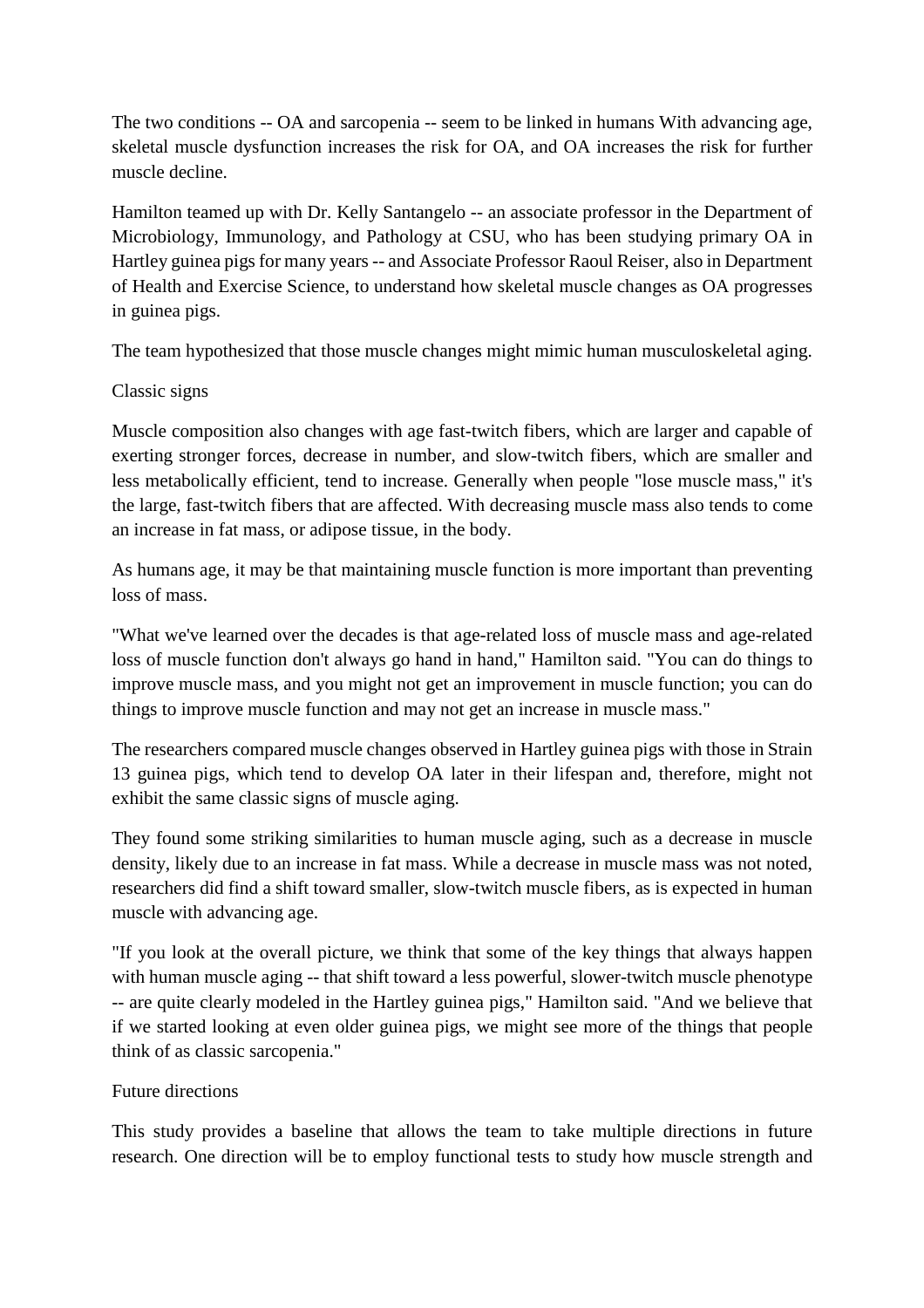gait or mobility change with age in the Hartley guinea pigs, and how these changes mimic the deterioration of muscle function in aging humans.

A priority will be to identify if Hartley guinea pigs can be a valuable translational model for identifying interventions that show promise for preventing or slowing the decline in overall musculoskeletal function with aging in humans.

In fact, Hamilton and Santangelo have already begun treating the guinea pigs with plant-based phytochemicals that target a protective suite of genes. The treatment seems to reverse some signs of musculoskeletal aging at the molecular level by improving mitochondrial function as well as preventing joint deterioration and preserving aspects of gait that normally deteriorate with advancing age.

Overall, Hamilton says she hopes this work can provide researchers with another animal model for studying human aging, one that can "successfully translate preclinical findings and basic science discoveries to encouraging interventions to increase human healthspan or improve healthy aging."

### **Chemotherapy**

### **Scientists discover new way to treat chemotherapy with light (New Kerala::20210115)**

https://www.newkerala.com/news/2021/8598.htm

Scientists from South Korea have made it possible to treat chemotherapy with only one injection through repeated phototherapy, and no side effects by developing a technology that can significantly increase efficiency while reducing the pain of chemotherapy and minimizing the side effects after treatment.

The President of Korea Institute of Science and Technology (KIST), Seok-Jin Yoon announced that a research team led by Dr Se-hoon Kim at the Theragnosis Research Center (KU-KIST Graduate School of Converging Science and Technology) has developed a cancertargeted phototherapeutic agent that promises complete elimination of cancer cells without side effects. It involves only one injection and repeated phototherapy. This development was made through joint research with Professor Dong-June Ahn of Korea University and Professor Yoon-Sik Lee of Seoul National University.

Phototherapy technology, a cancer treatment modality that uses light, injects a photosensitizer that destroys cancer cells in response to a laser, which accumulates in only cancerous tissues. Further, it shoots light to selectively destroy the cancer cells. It has far fewer side effects than radiation therapy or general chemotherapy (that inevitably damage the tissues surrounding the cancer cells), allowing repeated treatment.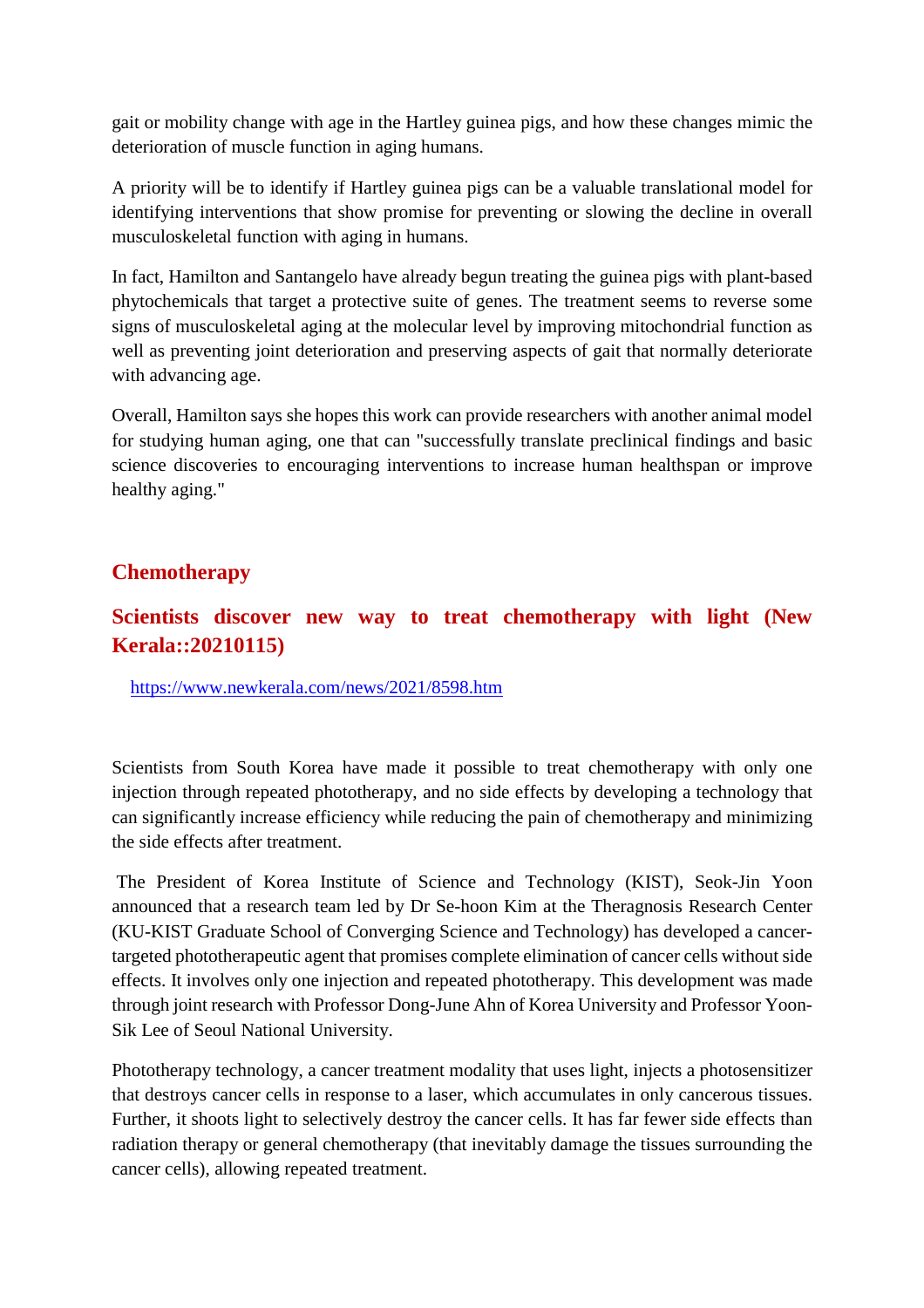Whereas the effect of the conventional photosensitizers only lasted for one session, and the photosensitizer had to be administered each time the treatment procedure was repeated. Moreover, the residual photosensitizer after treatment accumulated in the skin or eyes causing side effects due to light; thus, it was recommended to isolate the patient from sunlight and indoor lighting for some time after treatment.

Overall, the patients receiving treatment have had to suffer from the pain of the injection and the inconvenience of living in isolation each time. Recently, photosensitizers with phototherapeutic effects that get activated only in cancer tissues have been developed; however, they are still toxic and have to be injected for every repeat treatment.

Dr Se-hoon Kim and his team at KIST used peptides that selectively target cancer tissues and assemble themselves in a specific order to resolve the problems associated with the phototherapy technology.

The research team developed a peptide-based photosensitizer that activates phototherapeutic effects only in cancer tissues by using the internalizing RGD peptide (iRGD) that can selectively penetrate and target cancer tissues as the skeleton, and by properly designing a matting agent for the modulation of its reaction to light.

When this newly developed photosensitizer is injected into a living body, it is activated by the body temperature and aggregates into a supramolecular array designed by the research team, to be stored around cancer cells. The subsequent phototherapy can destroy only cancer cells without affecting normal cells.

The phototherapeutic agent developed by the researchers was injected into a mouse model implanted with a tumour, and the photosensitizer was stored around the tumour and was continuously released for a long time (2 to 4 weeks), demonstrating the ability of selectively targeting the tumour with just one injection around the cancerous tissues. Moreover, no toxicity was found to destroy the tissues and major organs around cancer, even with repeated exposure to light. The cancerous tissues were completely removed through repeated procedures.

"We developed a cancer-targeting peptide phototherapeutic agent that forms a reservoir through supramolecular self-assembly without additional adjuvants when injected in vivo," said KIST Center Director Se-hoon Kim.

"The developed phototherapeutic agent is expected to be useful in future phototherapy as it allows long-term repeated phototherapy without toxicity after only one injection around cancer until the complete removal of cancer, and has a simple formulation with a single component," he added.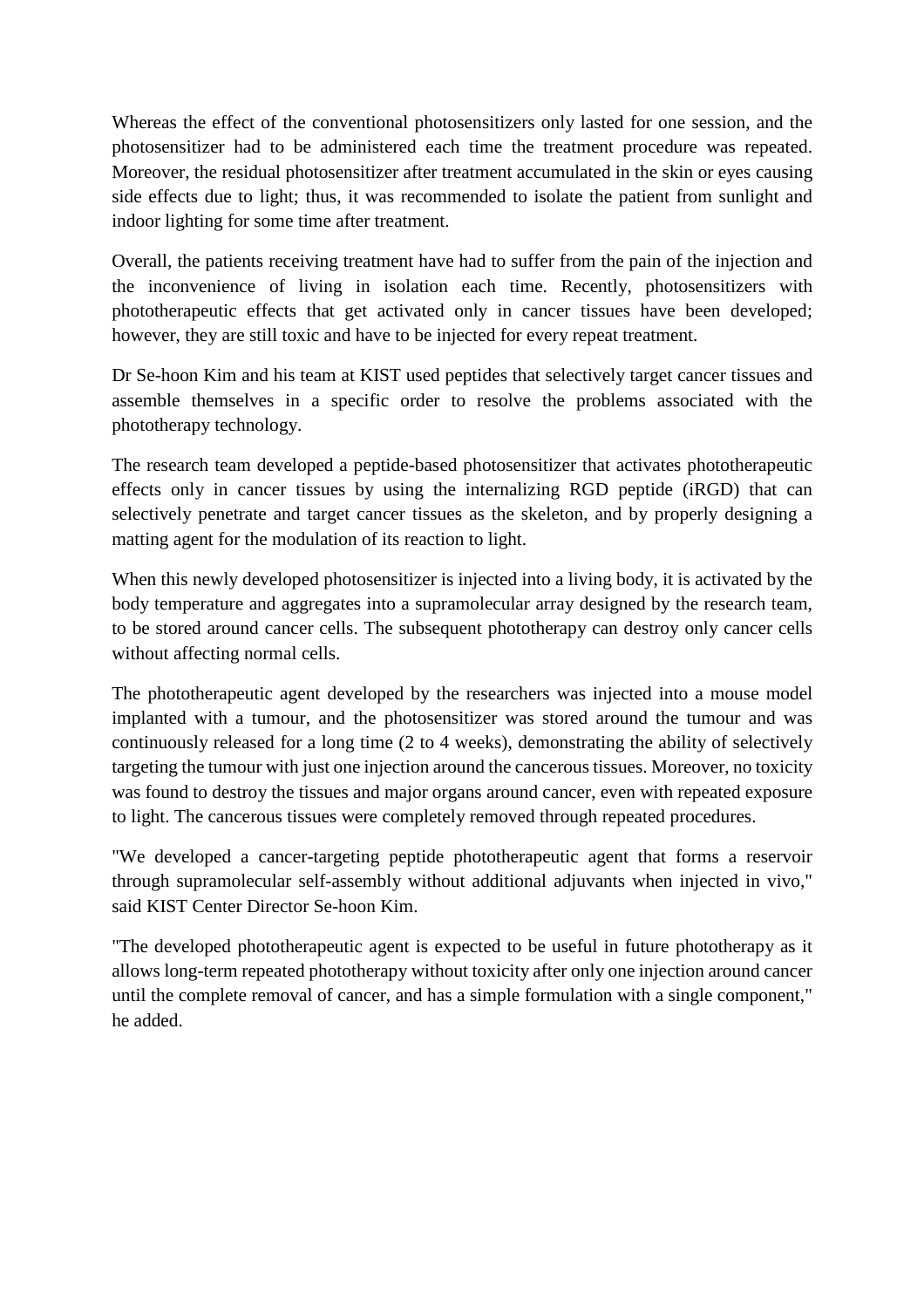### **Pregnancy**

### **Researchers pinpoint three days when pregnancy is most likely to start (New Kerala: 20210115)**

https://www.newkerala.com/news/2021/8458.htm

A team of researchers from the University of Warwick has pinpointed the three days when pregnancy sickness, characterised by nausea and vomiting, is most likely to start.

The novel study opens up the possibility for scientists to identify a biological cause for the condition.

By measuring the onset of symptoms from a woman's date of ovulation for the first time, rather than last menstrual period, they have demonstrated that symptoms start earlier in pregnancy than previously thought, and within a smaller time frame.

Nausea and vomiting in pregnancy, often referred to as pregnancy sickness, which usually ends by 12 -14 weeks of pregnancy is experienced by most women during pregnancy although some will experience it more severely, as in the case of hyperemesis gravidarm when the symptoms can continue throughout the pregnancy.

The cause has historically often been seen as psychological but this latest study reinforces the view that the cause is biological and is linked to a specific developmental stage of pregnancy.

Researchers from Warwick Medical School and the Department of Statistics at the University of Warwick have drawn their conclusions from a unique dataset collected at the Clearblue Innovation Centre, by SPD Development Company Ltd.

Their results, published in the journal BMC Pregnancy and Childbirth, identify a specific time period during pregnancy that could point scientists to an anatomical or biochemical cause for the condition.

The date of a woman's last menstrual period is commonly used to measure the start of pregnancy, but their date of ovulation is thought to be a more accurate starting point as menstrual cycles can vary greatly between individuals, and even between cycles for the same individual.

The researchers used data from daily symptom diaries kept by 256 pregnant women to compare the start of their nausea and vomiting symptoms to the date of their last menstrual period and date of ovulation, as determined by a urine test.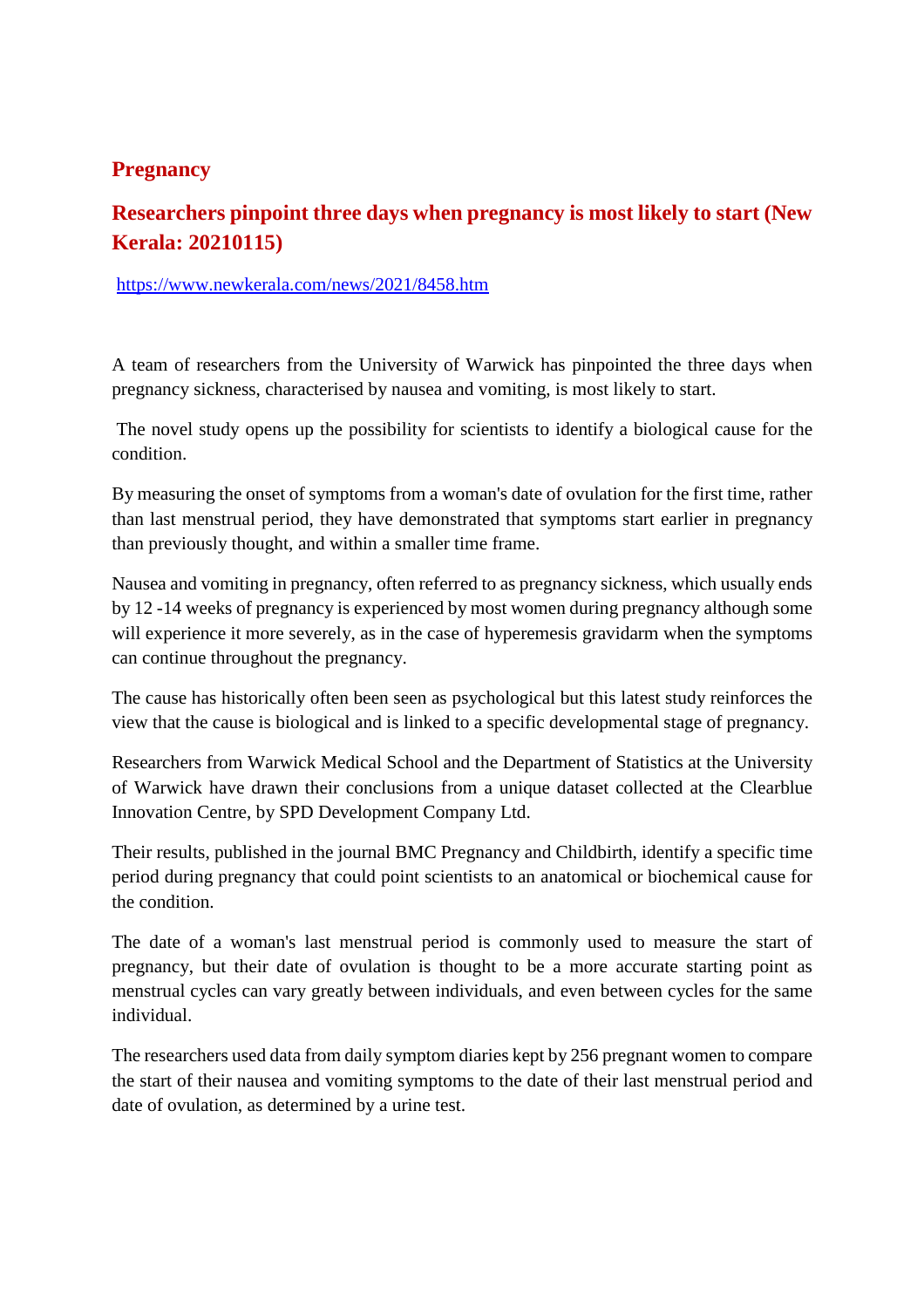Using their date of ovulation as the start of pregnancy most women experienced the first symptoms of pregnancy sickness after 8 to 10 days, compared to 20 to 30 days if measured from their last menstrual period.

This not only demonstrated that pregnancy sickness starts earlier than previous research has shown, but has also shown that using date of ovulation narrows the time frame that symptoms start to 3 days, compared to 11 days if last menstrual period is used.

Lead author Professor Roger Gadsby of Warwick Medical School said "The precise course of pregnancy sickness is unknown, but this research shows that it occurs at a specific developmental stage, in a specific timeslot.

"For researchers, it narrows our focus in terms of where we look for the cause. If we know that symptoms occur in a very narrow window 8-10 days after ovulation, researchers can concentrate their efforts on that particular stage of development to find the cause of the condition, both anatomically and biochemically.

"In the past, women suffering from nausea and vomiting in pregnancy have had their symptoms trivialised and overlooked because it was thought there was a psychological basis for the symptoms. This research further reinforces that nothing could be further from the truth, that this is a biological problem related to the development of the early foetus."

The research also found that 94% of women experienced symptoms of pregnancy sickness, a higher proportion than previous research that generally calculates the proportion as closer to 80%. This is likely to be because data was regularly collected from participants before they became pregnant up to 60 days after last menstrual period, while most other studies ask women to recall their symptoms after they have become pregnant.

Professor Roger Gadsby adds "What we've shown is that more people get symptoms of pregnancy sickness than has ever been shown before, and one of the reasons for that is that this research has picked up mild early symptoms that tend to fade by 7-8 weeks. In other studies, those symptoms would have faded by the time the research started."

Previous research by the same team has demonstrated that the term 'morning sickness' is misleading as nausea and vomiting can occur at any time of day, and argues that 'nausea and sickness in pregnancy' or 'pregnancy sickness' is more appropriate and avoids trivialising the condition.

### **Type-2 diabetes'**

### **Short term low-carb diet linked to Type-2 diabetes' remission (New Kerala: 20210115)**

https://www.newkerala.com/news/2021/8451.htm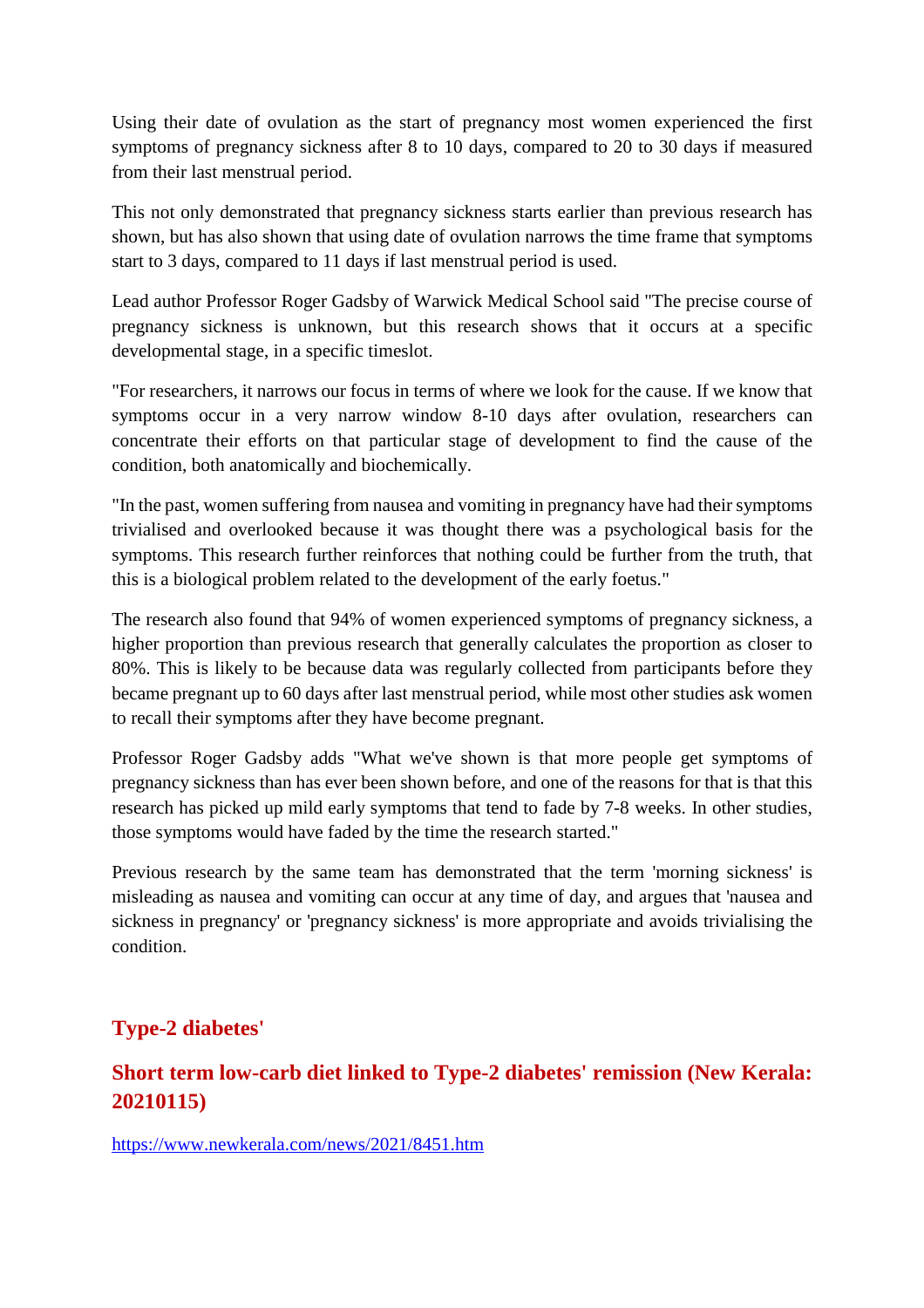Patients with Type-2 diabetes who follow a strict low carbohydrate diet for six months may experience greater rates of remission compared with other recommended diets without adverse effects, a new study suggests.

Most benefits diminished at 12 months, but say doctors might consider short-term strict low carbohydrate diets for managing Type-2 diabetes, while actively monitoring and adjusting diabetes medication as needed, the researchers, including Joshua Z. Goldenberg from Texas Aiamp;M University, said.

"Future long term, well designed, calorie controlled randomised trials are needed to determine the effects of LCD on sustained weight loss and remission of diabetes, as well as cardiovascular mortality and major morbidity," the researchers said.

A low-carb diet is a diet that restricts carbohydrates, such as those found in sugary foods, pasta and bread. It is high in protein, fat and healthy vegetables.

Type-2 diabetes is the most common form of diabetes worldwide and diet is recognised as an essential part of treatment. But uncertainty remains about which diet to choose and previous studies have reported mixed results.

For the study, published in The BMJ journal, the team assessed the effectiveness and safety of low carbohydrate diets (LCDs) and very low carbohydrate diets (VLCDs) for people with Type-2 diabetes, compared with (mostly low fat) control diets based on analysis from 23 randomised trials involving 1,357 participants.

LCDs were defined as less than 26 per cent daily calories from carbohydrates and VLCDs were defined as less than 10 per cent daily calories from carbohydrates for at least 12 weeks in adults (average age 47 to 67 years) with Type-2 diabetes.

Based on low to moderate certainty evidence, the researchers found that patients on LCDs achieved higher diabetes remission rates at six months compared with patients on control diets, without adverse events.

LCDs also increased weight loss, reduced medication use, and improved body fat (triglyceride) concentrations at six months.

However, most of these benefits diminished at 12 months, a finding consistent with previous reviews, and some evidence showed worsening of quality of life and cholesterol levels at 12 months, the team said.

### **Virus (Hindustan: 20210115)**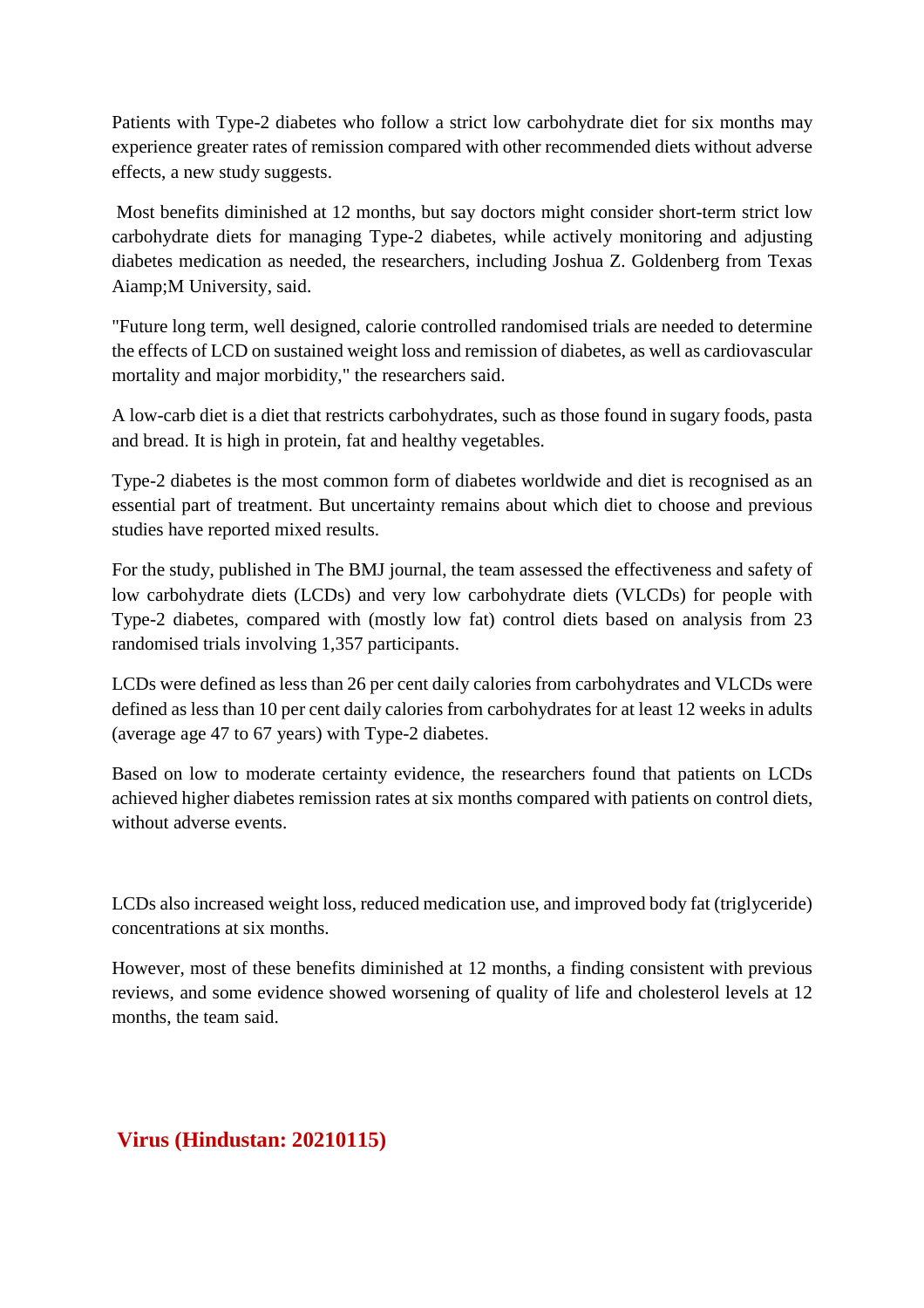https://epaper.livehindustan.com/imageview\_573379\_53744704\_4\_1\_15-01-2021 3 i 1 sf.html

## महाभियान : मोदी शनिवार सुबह १०:३० बजे शुभारंभ करेंगे, पहले दिन तीन लाख लोगों का टीकाकरण र.कल स वायरस पर व

नई दिल्ली | विशेष संवाददाता

कोरोना वायरस के खिलाफ दुनिया का सबसे बडा टीकाकरण अभियान कल .<br>यानी 16 जनवरी से शुरू होने जा रहा है। तैयारियां परी कर ली गईं हैं। प्रधानमंत्री नरेंद्र मोदी शनिवार सुबह 10:30 बजे इस महाभियान का शुभारंभ करेंगे। पहले दिन देशभर में बने 3006 केंद्रों पर तीन लाख छह सौ लोगों को कोरोना वायरस का टीका लगाया जाएगा।

स्वास्थ्यकर्मियों को पहले लगेगा : प्रधानमंत्री कार्यालय के मताबिक, पहले चरण में स्वास्थ्यकर्मियों का टीकाकरण होगा। इसमें सरकारी और निजी क्षेत्र के स्वास्थ्य कर्मचारियों के अलावा आंगनबाडी कार्यकर्ता भी शामिल हैं। टीकाकरण कार्यक्रम में कोविन एप का इस्तेमाल किया जा रहा है। इसमें टीके से संबंधित हर प्रकार की रियल टाइम जानकारी रहेगी। यह टीकाकरण से जुड़े लोगों का मार्गदर्शन करेगा। इससे देशभर में दिल्ली से निगरानी रखी जाएगी।

टीका लगवाने वालों से संवाद कर सकते हैं पीएम : स्वास्थ्य मंत्रालय के सूत्रों के मुताबिक, यह कार्यक्रम वर्चुअल होगा। प्रधानमंत्री इस दौरान टीका लगवाने वाले कुछ स्वास्थ्यकर्मियों से संवाद भी



भेदभाव का सवाल नहीं : सरकार द्वारा खरीदी गई 'कोविशील्ड' और 'कोवैक्सीन' टीके की 1.65 करोड़ खुराकें राज्यों और केंद्रशासित प्रदेशों तक पहुंचा दी गई हैं। वहां से छोटे शहरों आपूर्ति किए जाने को लेकर जताई जा रही चिंताएं निराधार और दुर्भाग्यपूर्ण हैं। तय सीमा से ज्यादा लोगों को न **बुलाएं :** राज्यों को सलाह दी गई है कि .<br>वे टीका केंद्र परहड़बड़ी में तय सीमा से

सलाह दी है और उनके रोजाना संचालन की बात कही है ताकि सबको टीका लगाया जा सके। > चार दिन टीकाकरण चेन 03

> राज्यों ने कमर कसी चेज 08

- दो खुराक लेनी होंगी
- दूसरी खुराक लेने के 14 दिन के बाद टीके का असर शुरू होगा
- देश के सभी राज्यों व केंद्रशासित प्रदेशों में एक ही दिन टीकाकरण की शुरुआत

### **Coronavaccine (Hindustan: 20210115)**

https://epaper.livehindustan.com/imageview 573382 53694830 4 1 15-01-2021 5 i 1 sf.html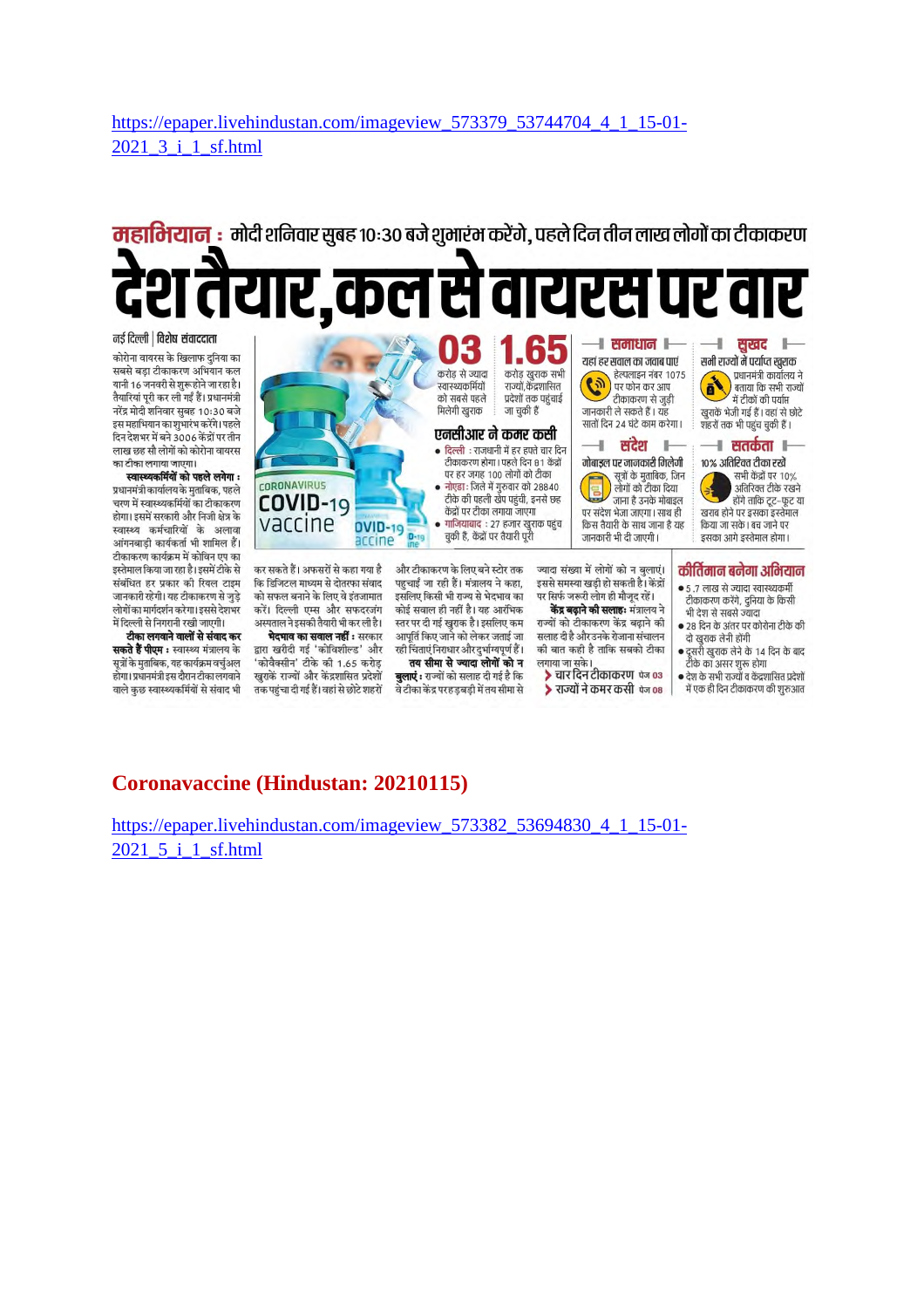# टीका लगाने की शुरुआत 81 केंद्रों से होगी, बाद में संख्या बढ़ाकर 175 की जाएगी कोरोना वैक्सीन सप्ताह में चार दिन लगाई जाएगी : केजरीवाल



नई दिल्ली | वरिष्ट संवाददाता

मुख्यमंत्री अरविंद केजरीवाल ने गुरुवार को टीकाकरण की तैयारियों को लेकर समीक्षा बैठक की। इस दौरान मुख्यमंत्री ने कहा कि सप्ताह में चार दिन सोमवार. मंगलवार, गुरुवार और शनिवार को कोरोना वैक्सीन लगाई जाएगी। वहीं बुधवार और शुक्रवार को दूसरी बोमारियों से बचाव के लिए जो वैक्सीन लगाई जाती है, वो जारी रहेगी।

केजरीवाल के साथ समीक्षा बैठक में अधिकारियों ने टीकाकरण की तैयारियों का परा खाका पेश किया। बैठक के बाद मुख्यमंत्री ने मीडिया से बातचीत में कहा कि दिल्ली में 16 जनवरी से 81 केंद्रों पर टीकाकरण का काम शुरू हो जाएगा। कुछ दिनों में केंद्रों की संख्या बढ़ाकर 175 और बाद में 1000 कर दी जाएगी। इस तरह से पूरी दिल्ली में टीकाकरण के एक हजार केंद्र तैयार किए जा रहे हैं।

मुख्यमंत्री अरविंद केजरीवाल ने



8100 स्वास्थ्यकर्मियों लाख स्वास्थ्य को रोजाना कर्मियों ने टीकाकरण कराने वैक्सीन दी जाएगी

इसके लिए उनके के लिए अब तक अपना पंजीकरण मोबाडल पर एसएमएस जाएगा कराया है

कहा कि टीकाकरण के पहले चरण में स्वास्थ्यकर्मियों को ही वैक्सीन दी जाएगी। इसके लिए अब तक 2.40 लाख स्वास्थ्यकर्मी पंजीकरण करा चुके हैं। दिल्ली सरकार को केंद्र से अभी 2.74 लाख वैक्सीन की डोज मिली है, जो 1.20 लाख स्वास्थ्यकर्मियों के लिए पर्याप्त है। इसके अलावा केंद्र सरकार 10 प्रतिशत डोज अतिरिक्त देती है.

उम्मीद है कि आने वाले समय में केंद्र सरकार और वैक्सीन उपलब्ध कराएगी. जिससे सभी स्वास्थ्यकर्मियों को टीका लगाया जा सके। अभी तक जितनी खेप मिली है वो पंजीकरण करा चुके सभी स्वास्थ्यकर्मियों के पर्याप्त नहीं हैं। ताकि टूट-फूट होने पर उपयोग में लाई

जा सके। उन्होंने कहा कि हम उम्मीद

करते हैं कि स्वास्थ्यकर्मियों के लिए

और जितनी वैक्सीन की डोज की

जरूरत पड़ेगी, वो जल्द हमारे पास आ जाएगी। एक केंद्र पर एक दिन में 100

लोगों को वैक्सीन लगाई जाएगी और पूरी

दिल्ली में प्रतिदिन 8100 स्वास्थ्य

कर्मचारियों को वैक्सीन दी जाएगी।

उम्मीद

टीकाकरण के लिए पूरी तरह तैयार हैं। –अरविंद केजरीवाल, मुख्यमंत्री व्यवस्था मुख्यमंत्री अरविंद केजरीवाल ने कहा कि छह जगह कोवैक्सीन लगेगी

एक साल से कोरोना की वजह से सब लोग परेशान हैं, बहुत दुखी और

तकलीफ में हैं । इन वैक्सीन के आने के बाद मैं उम्मीद करता हूं और भगवान से प्रार्थना करता हूं कि अब लोगों को कोरोना से मुक्ति

मिलेगी। दिल्ली सरकार और दिल्ली के लोग

छह केंद्रों पर भारत बायोटेक द्वारा बनाई कोवैक्सीन लगेगी और अन्य 75 स्थानों पर सीरम इंस्टीट्यट की कोविशिल्ड लगाई जाएगी । कोवैक्सीन जिन 6 केंद्रों पर लगेगी, वो केंद्र के संस्थान हैं।

टीकाकरण के लिए शिक्षकों की **सूची तैयार होगी :** टीकाकरण के लिए शिक्षकों की सूची तैयारी की जाएगी। शिक्षा निदेशालय ने बुधवार को इस संबंध में दिल्ली के सभी जिला, उपजिला शिक्षा निदेशकों को निर्देश जारी किया है। शिक्षा निदेशालय ने विभाग के सभी कर्मचारियों की सची अपलोड करने को कहा हे।